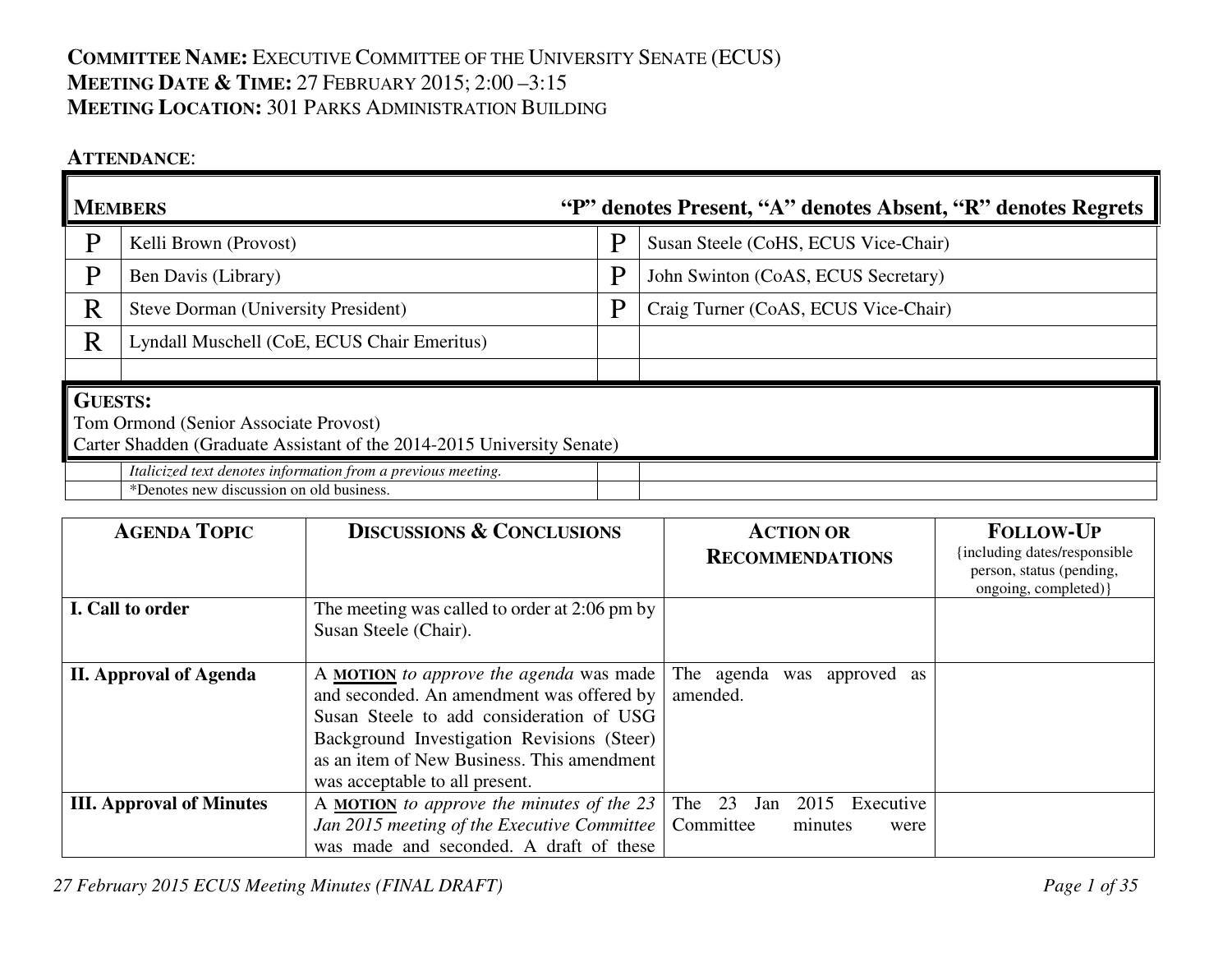|                       | minutes had been circulated to the meeting<br>approved as posted,<br>so no        |
|-----------------------|-----------------------------------------------------------------------------------|
|                       | attendees via email with no revisions offered.<br>additional action was required. |
|                       | Thus, the minutes had been posted (as                                             |
|                       | circulated) to the minutes.gcsu.edu site.                                         |
| <b>IV.</b> Reports    | Reports from each elected faculty senator                                         |
|                       | were invited by Susan Steele.                                                     |
| <b>Provost Report</b> | 1. <b>Faculty &amp; Staff Excellence</b> The Faculty                              |
|                       | & Staff Celebration of Excellence will be                                         |
|                       | held Th 16 Apr 2015 at 9:00 a.m. in                                               |
|                       | Russell Auditorium; all are invited and                                           |
|                       | encouraged to attend.                                                             |
|                       | 2. Course Registration Student registration                                       |
|                       | begins next week and we are all set and                                           |
|                       | ready to begin registration for summer and                                        |
|                       | fall.                                                                             |
|                       | 3. Budget In May after state legislation ends                                     |
|                       | we will know for sure what our FY16                                               |
|                       | budget will be.                                                                   |
|                       | 4. Academic Calendar On behalf of                                                 |
|                       | Cabinet, I have requested to the APC                                              |
|                       | (Academic Policy Committee) to review                                             |
|                       | having a fall break during the week of                                            |
|                       | Thanksgiving vs. just the Wednesday and                                           |
|                       | consider starting back one week earlier in                                        |
|                       | January.                                                                          |
|                       | 5. Administrative Support for University                                          |
|                       | Senate Hopefully this position will be                                            |
|                       | filled this summer sometime; the person in                                        |
|                       | this position will be able to assist with                                         |
|                       | university senate tasks and assist the                                            |
|                       | Presiding Officer and can help with                                               |
|                       | preparations for the Governance Retreat in                                        |
|                       |                                                                                   |
|                       | August.                                                                           |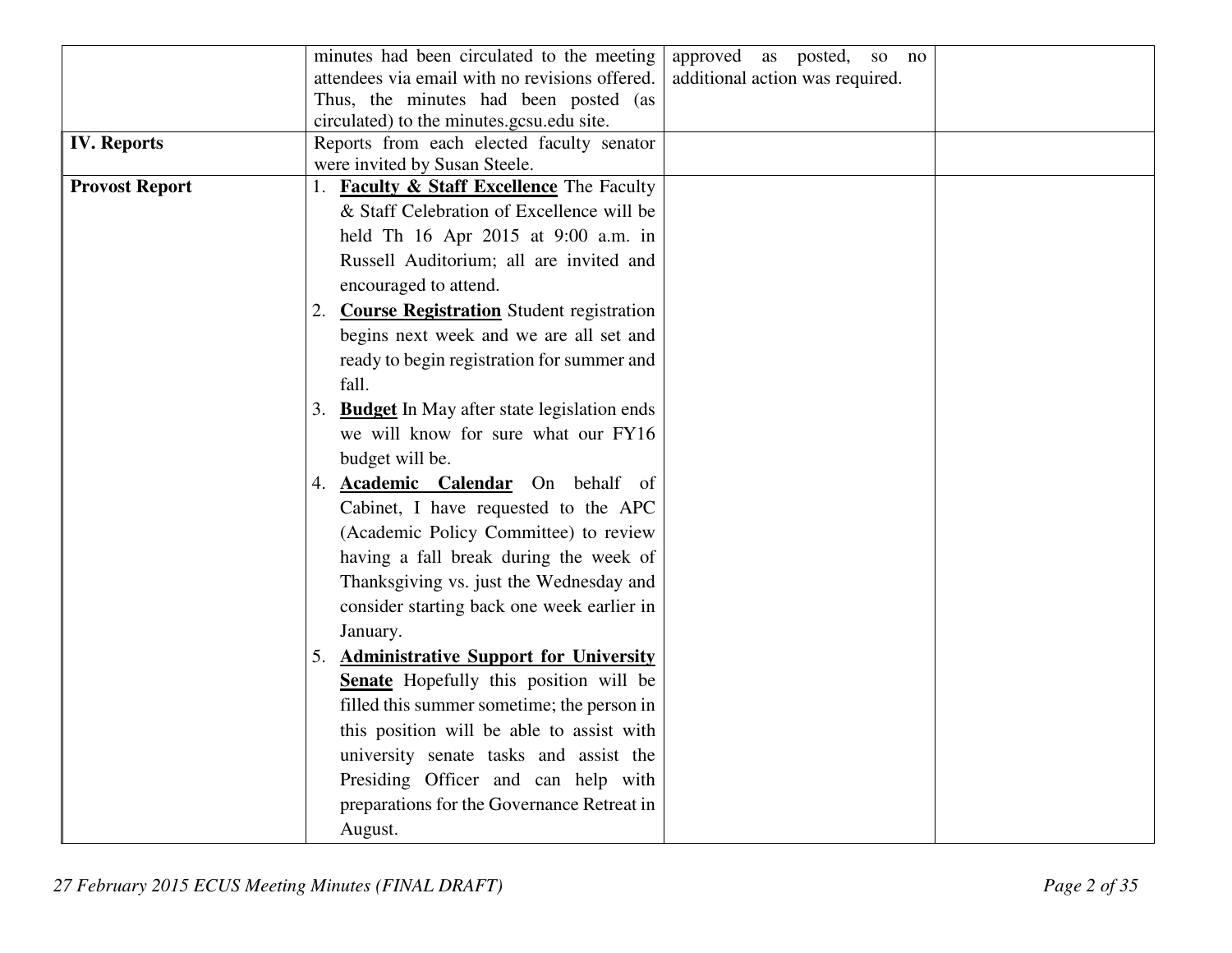| <b>Presiding Officer Report</b> | 1. Scheduled meeting with Drs. Dorman and                                                                                                                            |  |
|---------------------------------|----------------------------------------------------------------------------------------------------------------------------------------------------------------------|--|
|                                 | Brown regarding registry of committees.                                                                                                                              |  |
| <b>Susan Steele</b>             | 2. Sent draft governance calendar to Dr.                                                                                                                             |  |
|                                 | Brown requesting review with Academic                                                                                                                                |  |
|                                 | Leadership Team and discussion of need                                                                                                                               |  |
|                                 | to avoid college or departmental meeting                                                                                                                             |  |
|                                 | conflicts with governance events.                                                                                                                                    |  |
|                                 | 3. Obtained permission to use Presidential                                                                                                                           |  |
|                                 | Seal, and to order special paper for                                                                                                                                 |  |
|                                 | university senate recognition certificates.                                                                                                                          |  |
|                                 | Paper ordered through Printing Services.                                                                                                                             |  |
|                                 | 4. Discussed 2016 State of the University                                                                                                                            |  |
|                                 | address date with Monica Starley from                                                                                                                                |  |
|                                 | President's<br>office<br>obtained<br>and<br><sub>a</sub>                                                                                                             |  |
|                                 | confirmed date (29 Jan 2016) for inclusion                                                                                                                           |  |
|                                 | on the 2015-16 governance calendar.                                                                                                                                  |  |
|                                 | 5. Reviewed USG documents forwarded to                                                                                                                               |  |
|                                 | including (1) USG enrollment<br>me                                                                                                                                   |  |
|                                 | predictions memorandum from Chancellor                                                                                                                               |  |
|                                 | Huckaby (2) Chancellor's budget remarks                                                                                                                              |  |
|                                 | legislature and (3) Chancellor's<br>to                                                                                                                               |  |
|                                 | PowerPoint presentation to legislature.                                                                                                                              |  |
|                                 | 6. Prepared and distributed the university                                                                                                                           |  |
|                                 | senate agenda for 13 Feb 2015 meeting.                                                                                                                               |  |
|                                 | Discussed university senate meeting time                                                                                                                             |  |
|                                 | frame with President Dorman and Provost                                                                                                                              |  |
|                                 | Brown; specifically a revised format of the                                                                                                                          |  |
|                                 | university senate agenda to include time                                                                                                                             |  |
|                                 | limitations for agenda items.                                                                                                                                        |  |
|                                 |                                                                                                                                                                      |  |
|                                 |                                                                                                                                                                      |  |
|                                 |                                                                                                                                                                      |  |
|                                 | 7. At the 13 Feb 2015 university senate<br>meeting, I announced ECUS-adopted (at<br>its 23 Jan 2015 meeting) editorial<br>revisions to the university senate bylaws. |  |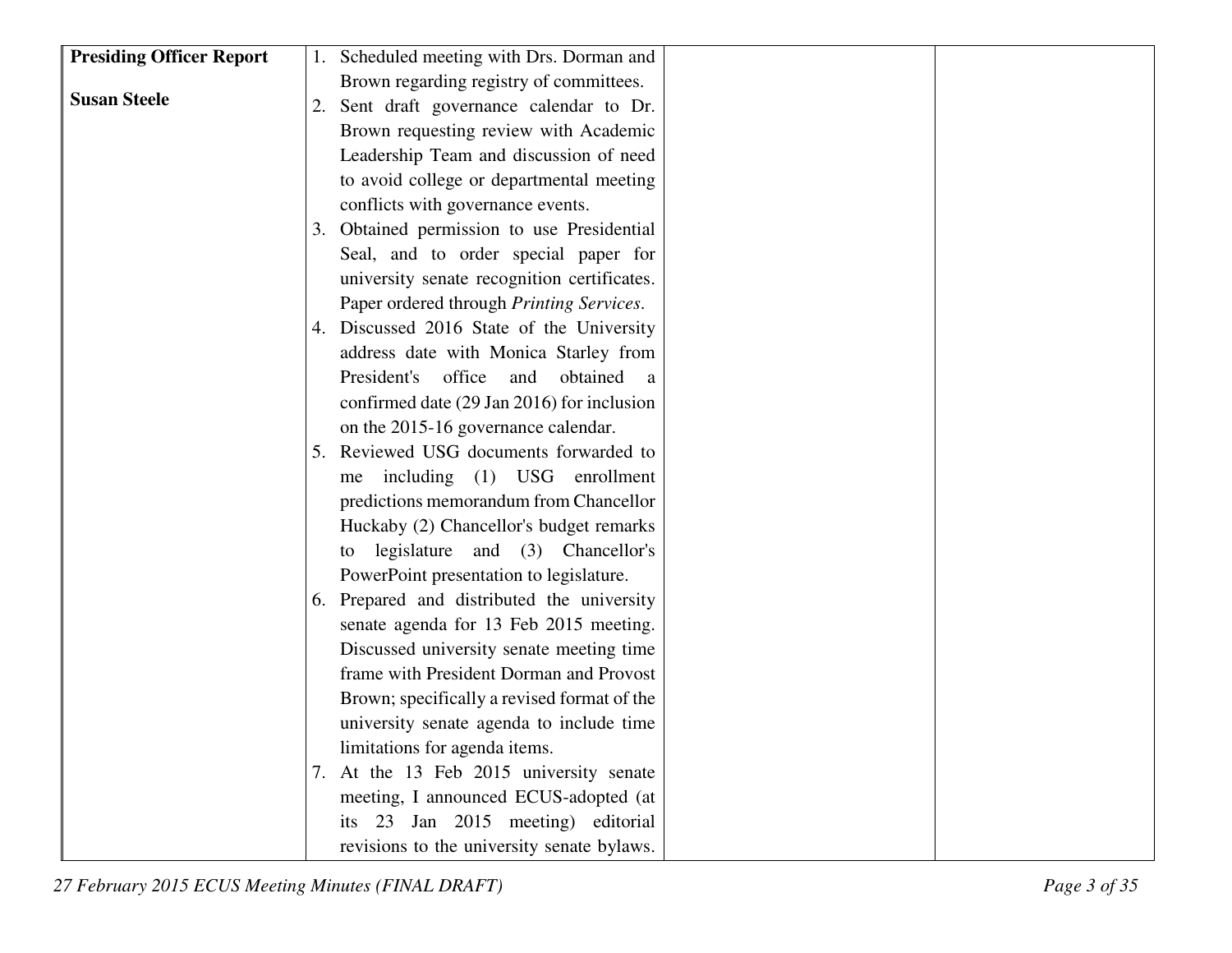| This announcement made these editorial         |
|------------------------------------------------|
| revisions effective at the adjournment of      |
| this meeting of university senate.             |
| 8. Added a note to Motion 1314.EC.001.B        |
| (indicating its connection to Motion           |
| 1415.CAPC.003.B) in the online motion          |
| database. These motions deal with the          |
| proposed revisions to language pertaining      |
| to SoCC in the university senate bylaws.       |
| 9. Affixed the presiding officer signature to  |
| all motions recently adopted by university     |
| senate in the online motion database           |
| communicating<br>suggested<br>motion           |
| implementers to Kathy Waers in the             |
| President's office.                            |
| 10. It should be noted that items 8 and 9 were |
| accomplished under the tutelage of Dr.         |
| Craig Turner.                                  |
| 11. Received<br>notification<br>from<br>Macon  |
| McGinley of medical leave and Amy              |
| Pinney coverage of SAPC committee.             |
| 12. Reviewed the internal audit draft report   |
| regarding the review of the Policies,          |
| Procedures and Practices Manual. Report        |
| identifies issues with lack of closure in the  |
| online motion database for policies            |
| recommended. This information will be          |
| shared with the Enterprise Application         |
| team working on a new electronic               |
| presence for university senate, including a    |
| revised online motion database.                |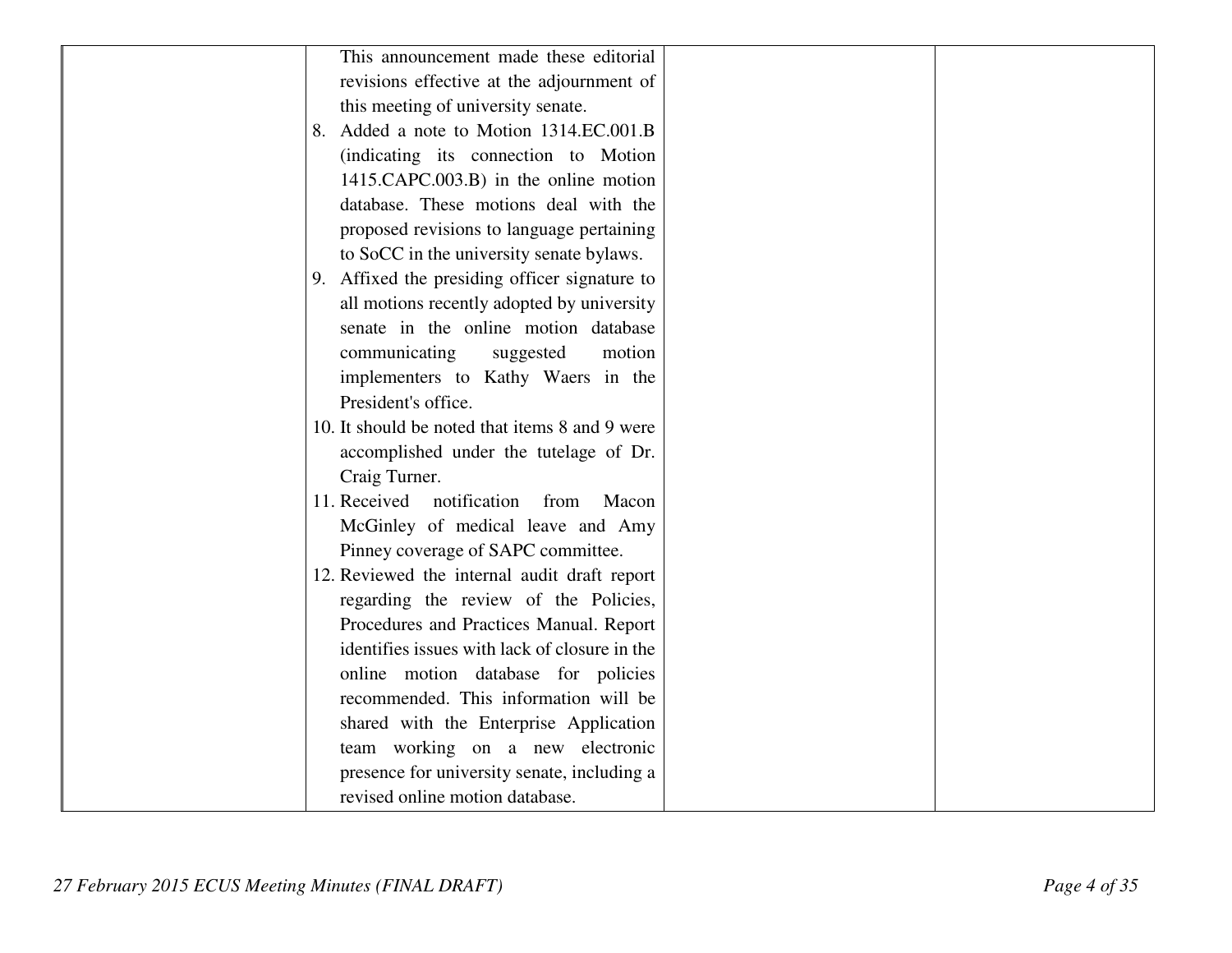| <b>Past Presiding Officer</b>  | As Lyndall Muschell had extended regrets and                                        |
|--------------------------------|-------------------------------------------------------------------------------------|
| <b>Report</b>                  | was unable to attend the meeting, there was no                                      |
|                                | Past Presiding Officer Report.                                                      |
| <b>Lyndall Muschell</b>        |                                                                                     |
| <b>Presiding Officer Elect</b> | John Swinton indicated that he had nothing to                                       |
| <b>Report</b>                  | report as Presiding Officer Elect. He did have                                      |
|                                | a report as Subcommittee on Nominations                                             |
| <b>John Swinton</b>            | Chair.                                                                              |
|                                | 1. <b>At-Large Election</b> A draft of the at-large                                 |
|                                | election ballot was circulated around the                                           |
|                                | table for review by the members of the                                              |
|                                | executive committee. Due to technical                                               |
|                                | issues, implementing the at-large ballot                                            |
|                                | had been delayed and will be implemented                                            |
|                                | as soon as possible. The delay was caused                                           |
|                                | by the time needed to prepare an email list                                         |
|                                | for the Corps of Instruction. Qualtrics                                             |
|                                | survey (ballot) for at-large elected faculty                                        |
|                                | senator to be launched on 2/27/15 with                                              |
|                                | election results ready 3/6/15.                                                      |
|                                | 2. Election Oversight All the academic units                                        |
|                                | (four colleges and the library) have                                                |
|                                | submitted their elected faculty senator                                             |
|                                | election results.                                                                   |
|                                | 3. <b>Committee Preference Surveys</b> Once the                                     |
|                                | at-large election is complete, committee                                            |
|                                | preference surveys will be implemented.                                             |
|                                | One survey will provide the 2015-2016<br>elected faculty senators an opportunity to |
|                                | share their preferences regarding serving                                           |
|                                | on a committee and serving as an officer                                            |
|                                | (Secretary, Presiding Officer Elect). The                                           |
|                                | other survey will provide all members of                                            |
|                                | the university faculty an opportunity to                                            |
|                                | express their interest in serving on a                                              |
|                                | university<br>senate<br>committee<br>as<br>a                                        |
|                                | volunteer.                                                                          |
|                                |                                                                                     |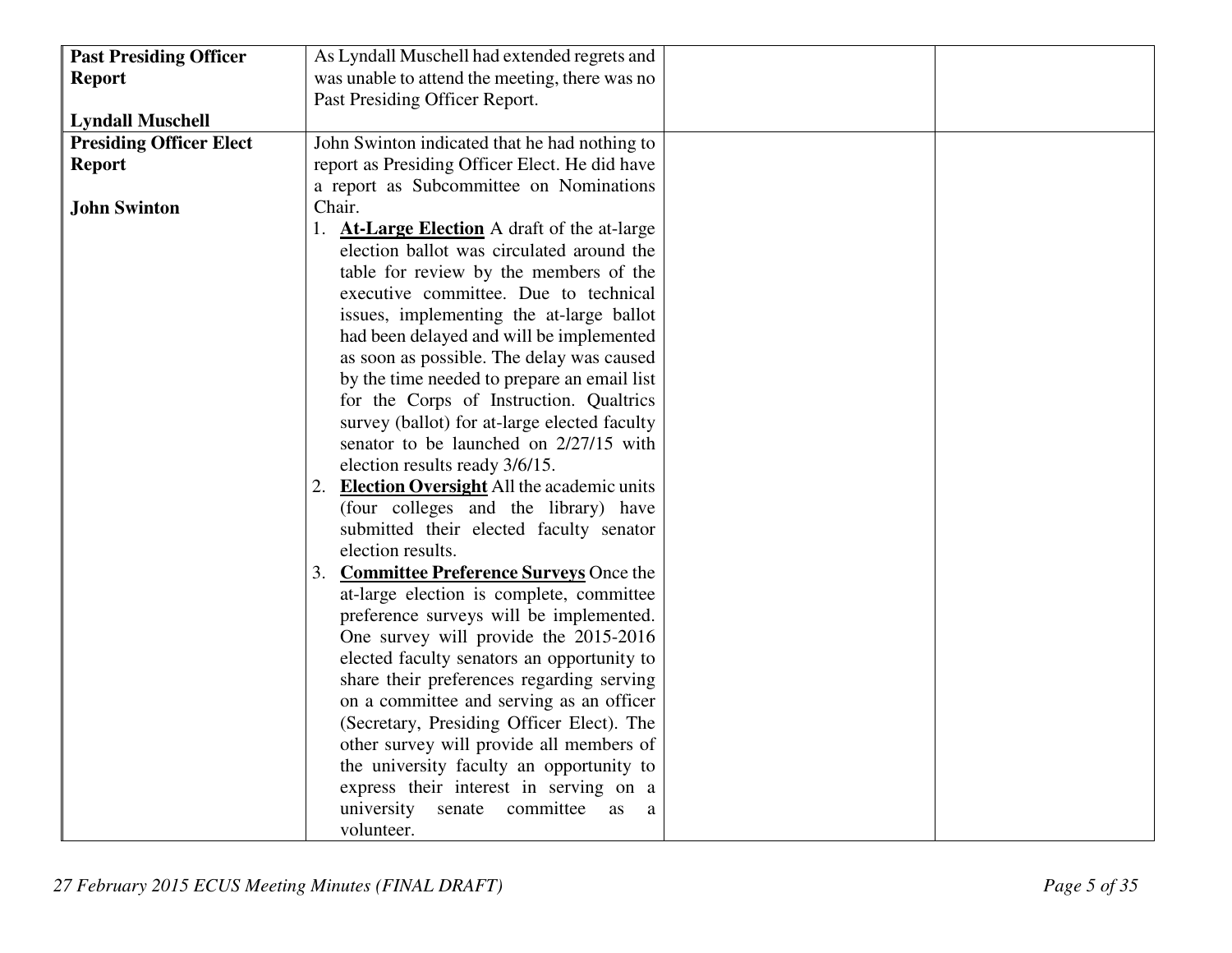|                         | Governance<br>Retreat Planning<br>and<br>as     |                               |
|-------------------------|-------------------------------------------------|-------------------------------|
|                         | Committee Chair                                 |                               |
|                         | <b>Committee Members</b> Three individuals      |                               |
|                         | (Macon McGinley, Susan Steele, Craig            |                               |
|                         | Turner) have volunteered to serve on the        |                               |
|                         | governance retreat planning committee.          |                               |
|                         | 2. Date The 2015 Governance Retreat is          |                               |
|                         | scheduled for 9:00am-4:00pm on Tuesday          |                               |
|                         | 11 Aug 2015.                                    |                               |
|                         | 3. Site The location for the 2015 Governance    |                               |
|                         | Retreat will be Rock Eagle assuming I am        |                               |
|                         | able to confirm its availability on our date,   |                               |
|                         | a confirmation I plan to attend to by the       |                               |
|                         | end of this month.                              |                               |
|                         | 4. <b>Invitees</b> The invitees for the 2015    |                               |
|                         | governance retreat will be all members of       |                               |
|                         | committees of the 2015-2016<br>the              |                               |
|                         | university senate. This list will be            |                               |
|                         | available following the organizational          |                               |
|                         | meeting of the 2015-2016 university             |                               |
|                         | senate scheduled to occur at 2:00 pm on         |                               |
|                         | Fri 1 May 2015 in Arts & Sciences 2-72.         |                               |
|                         | 5. Surveys I anticipate circulating surveys to  |                               |
|                         | collect preferences on intent to attend         |                               |
|                         | (RSVP), travel (bus/van/personal car) and       |                               |
|                         | food (dietary needs), likely after the          |                               |
|                         | organizational meeting of the 2015-16           |                               |
|                         | university senate.                              |                               |
| <b>Secretary Report</b> | 14 Nov 2014                                     | 14 Nov 2014                   |
|                         | 1. Redbooks Craig Turner noted that he had      | John R. Swinton Chair         |
| <b>Craig Turner</b>     | brought to this meeting nine copies of the      | of the Subcommittee on        |
|                         | $10th$ edition of the American Association of   | Nominations to contact        |
|                         | University Professors Policies<br>and           | Indiren Pillay to see         |
|                         | Reports – more commonly known as The            | how the constituency of       |
|                         | AAUP Redbook due to its red cover -             | elected faculty senator       |
|                         | which belonged to the University Senate.        | Andrei Barkovskii (who        |
|                         | Further, he noted that the $11^{th}$ edition of | has indicated he will         |
|                         | this AAUP Redbook would soon be                 | take<br><i>a professional</i> |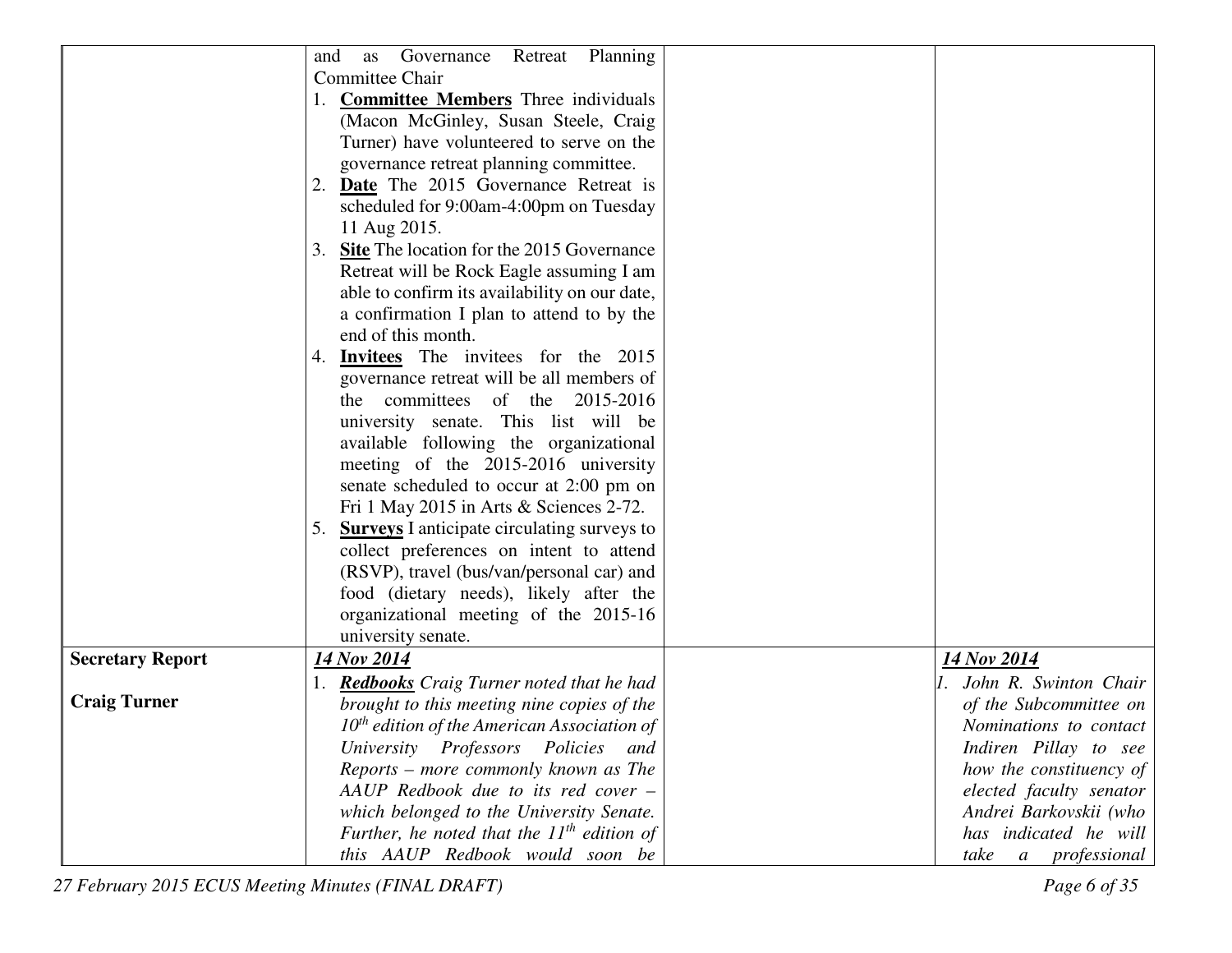| available (its publication and availability         | during<br>Spring<br>leave         |
|-----------------------------------------------------|-----------------------------------|
| anticipated in January 2015). The                   | 2015) would like to be            |
| question was: What to do with these nine            | represented during the            |
| copies? After a brief discussion, there was         | Spring 2015 semester.             |
| agreement by those present to first offer           | Susan Steele to ensure            |
| these copies to the committee officers at           | that the recently hired           |
| the 14 Nov 2014 3:30pm meeting of the               | <b>Chief Human Resources</b>      |
| Executive Committee with the Standing               | Officer Leslie Pierce is          |
| Committee Chairs, and second if there               | aware of the need for a           |
| were any copies remaining, to offer them            | verification list to be           |
| to the elected faculty senators at the 5 Dec        | circulated by Human               |
| 2014 meeting of the University Senate.              | Resources as part of the          |
| Note: During the preparation of these               | implementation of the             |
| minutes, it was known that all nine copies          | Service<br>Recognition            |
| were distributed to committee officers at           | <i>Policy.</i>                    |
| the 14 Nov 2014 meeting of the Executive            |                                   |
| Committee with Standing Committee                   | 23 Jan 2015                       |
| Chairs.                                             | 1. John R. Swinton Chair          |
| <b>Elected Faculty Senator on Leave Craig</b><br>2. | of the Subcommittee on            |
| Turner noted that he and Susan Steele had           | <b>Nominations</b><br>did         |
| received an email from elected faculty              | contact Indiren Pillay            |
| senator Andrei Barkovskii indicating that           | how<br>the<br>see<br>to           |
| Andrei would be on professional leave               | constituency of elected           |
| during the Spring 2015 semester and did             | faculty senator Andrei            |
| not intend to attend meetings of the                | Barkovskii (who has               |
| university senate or its committees during          | indicated he will take a          |
| this time. A relevant university senate             | professional<br>leave             |
| bylaw states                                        | during Spring<br>2015)            |
| II.Section1.B.                                      | would<br>like<br>to be            |
| Replacements.<br>Vacancies<br>(i.e.                 | represented during the            |
| professional leave, sick leave, etc) or             | Spring 2015 semester.             |
| resignations that occur during a term               | It was determined that            |
| of service shall be filled for the                  | Mike Gleason would                |
| remainder of that term following the                | Andrei's<br>complete              |
| process used in the original election,              | term.                             |
| selection or appointment.                           | 2. Susan<br><b>Steele</b><br>will |
| To initiate this process the individual             | ensure that the recently          |
| or proxy (i.e., colleges/library,                   | hired Chief Human                 |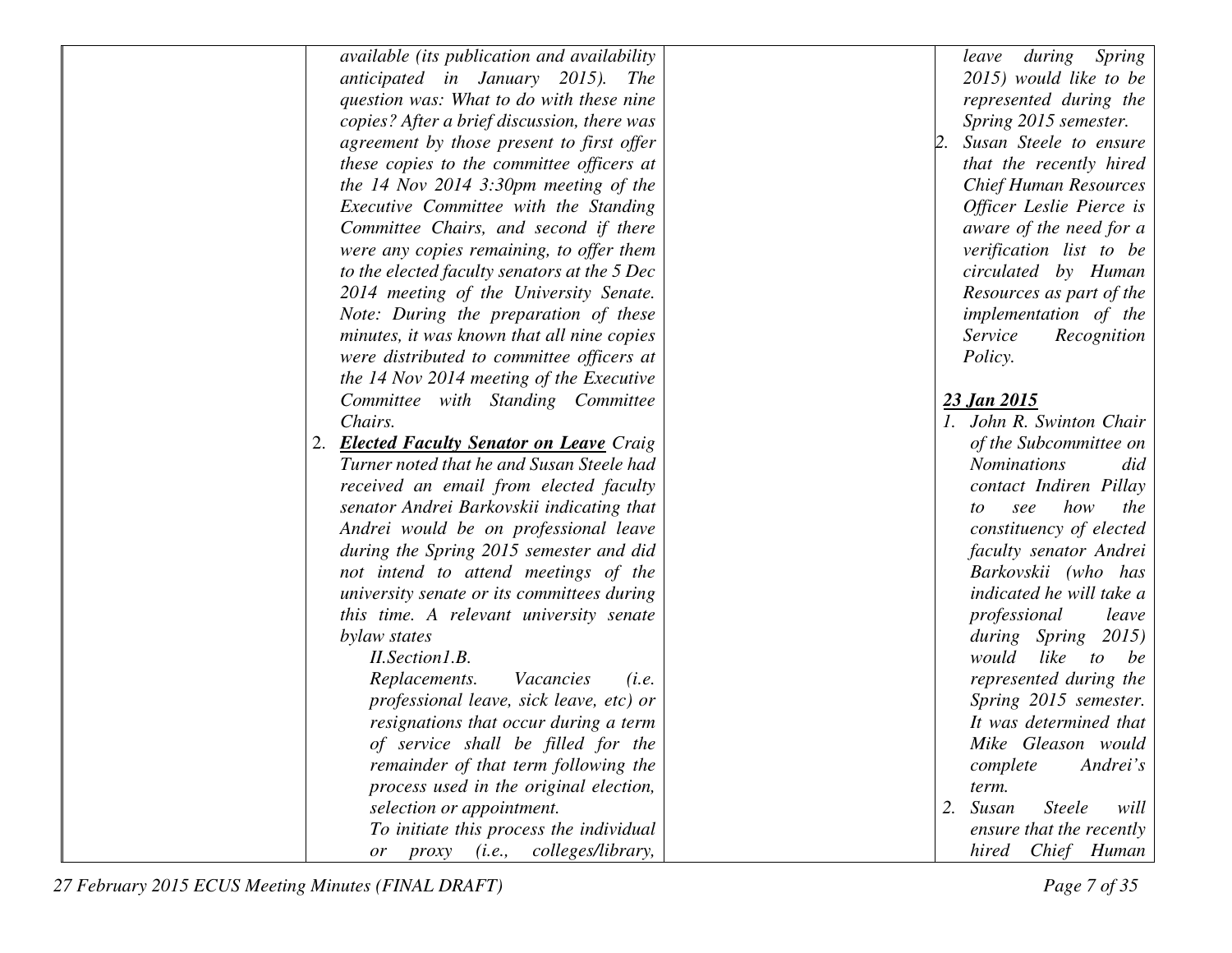| <b>Student Government Association, Staff</b>      | Officer<br>Resources             |
|---------------------------------------------------|----------------------------------|
| Council, presidential appointee)                  | Leslie Pierce is aware           |
| should notify the Chair of the                    | of the need for a                |
| Committee on Nominations in writing               | verification list to be          |
| (electronic forms are acceptable).                | circulated by Human              |
| It was further noted that the current             | Resources as part of             |
| elected faculty senator term of Andrei            | the implementation of            |
| Barkovskii ended 1 May 2015. During               | the Service Recognition          |
| discussion, a consensus opinion emerged           | Policy. In particular,           |
| that this information should be shared            | there is a meeting               |
| with the constituency of Andrei Barkovskii        | scheduled for 27 Jan             |
| (his department colleagues) who could             | 2015 at 3:00 pm to               |
| then decide if they wanted to name a              | discuss this matter and          |
| replacement to complete the term of               | ensure this awareness.           |
| Andrei Barkovskii and serve as their              | The meeting attendees            |
| elected faculty senator for Spring 2015. As       | include Leslie Pierce,           |
| current Chair of the Subcommittee on              | Crystal Reeves, Monica           |
| Nominations, this responsibility fell to          | Starley, Susan Steele, and       |
| John R. Swinton.                                  | Craig Turner.                    |
| <b>Service Recognition Policy</b> A concern<br>3. | Susan Steele to share<br>3.      |
| regarding the implementation of this              | with President Dorman            |
| policy that was discussed earlier this            | as an information item           |
| academic<br>by<br>the<br>Executive<br>year        | Motion 0708.EC.003.R             |
| Committee may still be unresolved. The            | regarding the keeping            |
| primary point of concern was whether or           | of a university-wide             |
| not a list seeking the verification of the        | committee registry.              |
| time in service has been circulated to            | Susan Steele to seek<br>4.       |
| supervisors as called for in the policy. The      | permission<br>from               |
| specific policy language is                       | President Dorman to              |
| The Office of Human Resources and                 | circulate (in advance of         |
| Employee Relations shall be responsible           | minutes being posted)            |
| for identifying employees to be recognized        | the president's report           |
| based on the eligible service criteria.           | to the university senate.        |
| • Employees shall be recognized at the            | If secured, these two            |
| Service Recognition Ceremony that                 | reports (president and           |
| next occurs after they reach the                  | should<br><i>provost</i> )<br>be |
| specified years of eligible service.              | circulated<br>the<br>to          |
|                                                   | university<br>community          |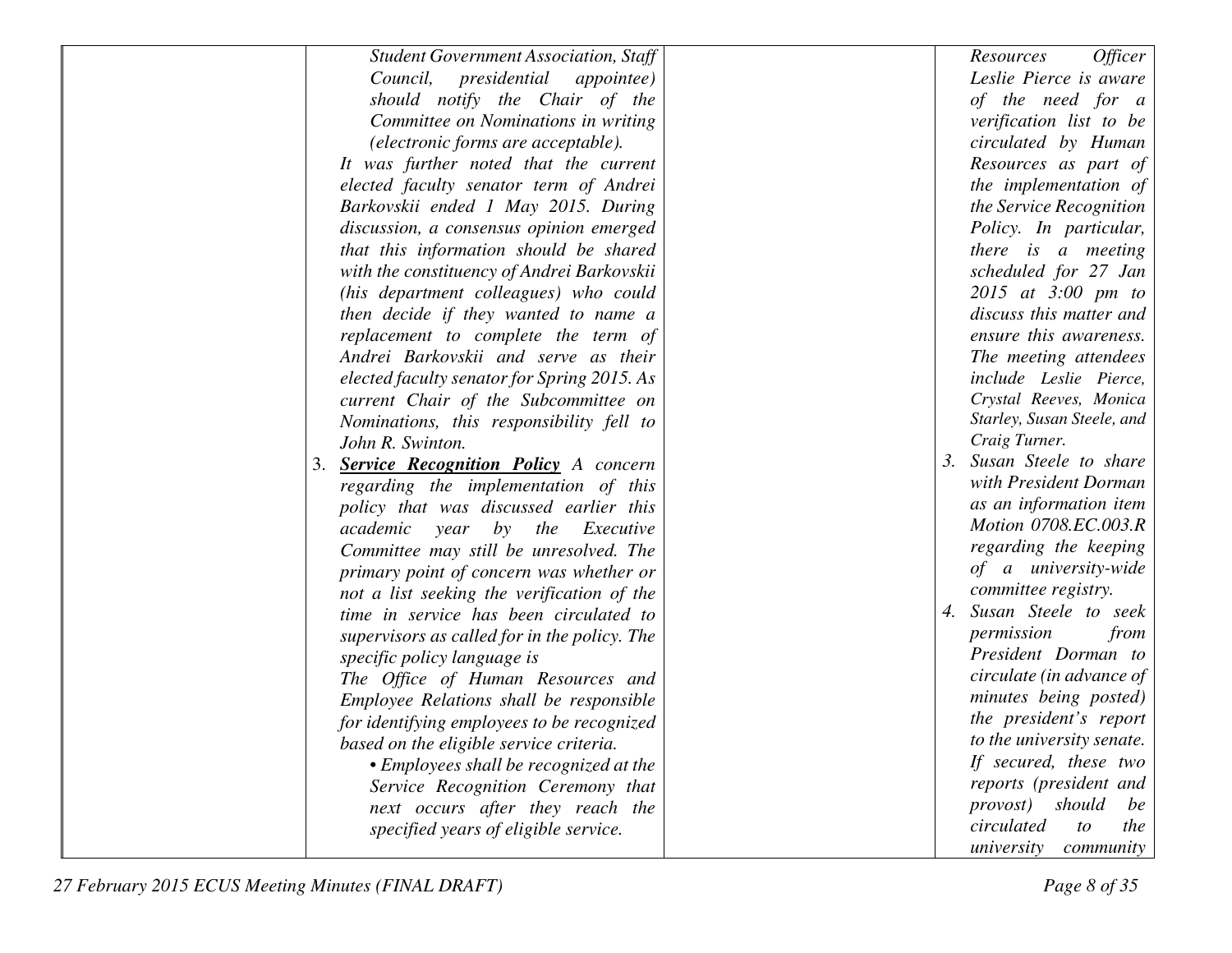| • A list of all employees, including             | by the presiding officer      |
|--------------------------------------------------|-------------------------------|
| their length of service, shall be                | of the university senate      |
| distributed to supervisors by August             | the FrontPage<br>via          |
| 1st each year. Supervisors shall be              | digest email system.          |
| responsible for confirming with the              | Susan Steele to ensure<br>5.  |
| <i>employee that the length of service is</i>    | that consultation with        |
| accurate. Discrepancies shall be                 | individuals who serve         |
| reported immediately to the Office of            | on university senate          |
| <b>Human Resources and Employee</b>              | committees (in roles          |
| <b>Relations.</b>                                | other than university         |
| • To assist in the identification                | senator)<br>have<br>the       |
| process, employees with discrepancies            | opportunity to offer          |
| or unusual service records (e.g. non-            | suggestion for possible       |
| continuous service, leave of absence,            | tokens of appreciation        |
| part-time to full-time) are encouraged           | recognize<br>their<br>to      |
| to complete the Employee Service                 | service that would be         |
| Update Form and submit it to the                 | meaningful to them (to        |
| Office of Human Resources and                    | possibly be added as a        |
| <b>Employee Relations.</b>                       | parallel practice to the      |
| It was noted that the Service Recognitions       | current awarding of the       |
| Policy was adopted on 2 May 2013 as the          | university senate pins        |
| result of motion 1213.EC.002. found in the       | to university senators).      |
| online motion database at the url                |                               |
| http://senate.gcsu.edu/senate/view_motio         | 27 Feb 2015                   |
| $n.php?mid=557$ and that this circulation        | 1. Susan Steele will soon     |
| of the list for verification has yet to be       | be meeting with both          |
| implemented. After brief discussion, the         | President Dorman and          |
| consensus recommendation was to contact          | Provost<br><b>Brown</b><br>to |
| the recently hired Chief Human Resources         | discuss the content of        |
| Officer Leslie Pierce to acquaint her with       | Motion 0708.EC.003.R          |
| this facet of the Service Recognition            | which advocates for the       |
| Policy. As current Presiding Officer of the      | keeping of a registry of      |
| University Senate, this responsibility fell      | university-wide               |
| to Susan Steele.                                 | committees. Susan will        |
| 4. <b>Communication</b> Craig Turner offered for | also formally<br>seek         |
| consideration of those present a                 | permission<br>from            |
| suggestion that the reports to the               | President Dorman to           |
| university senate from the university            | circulate<br>the<br>to        |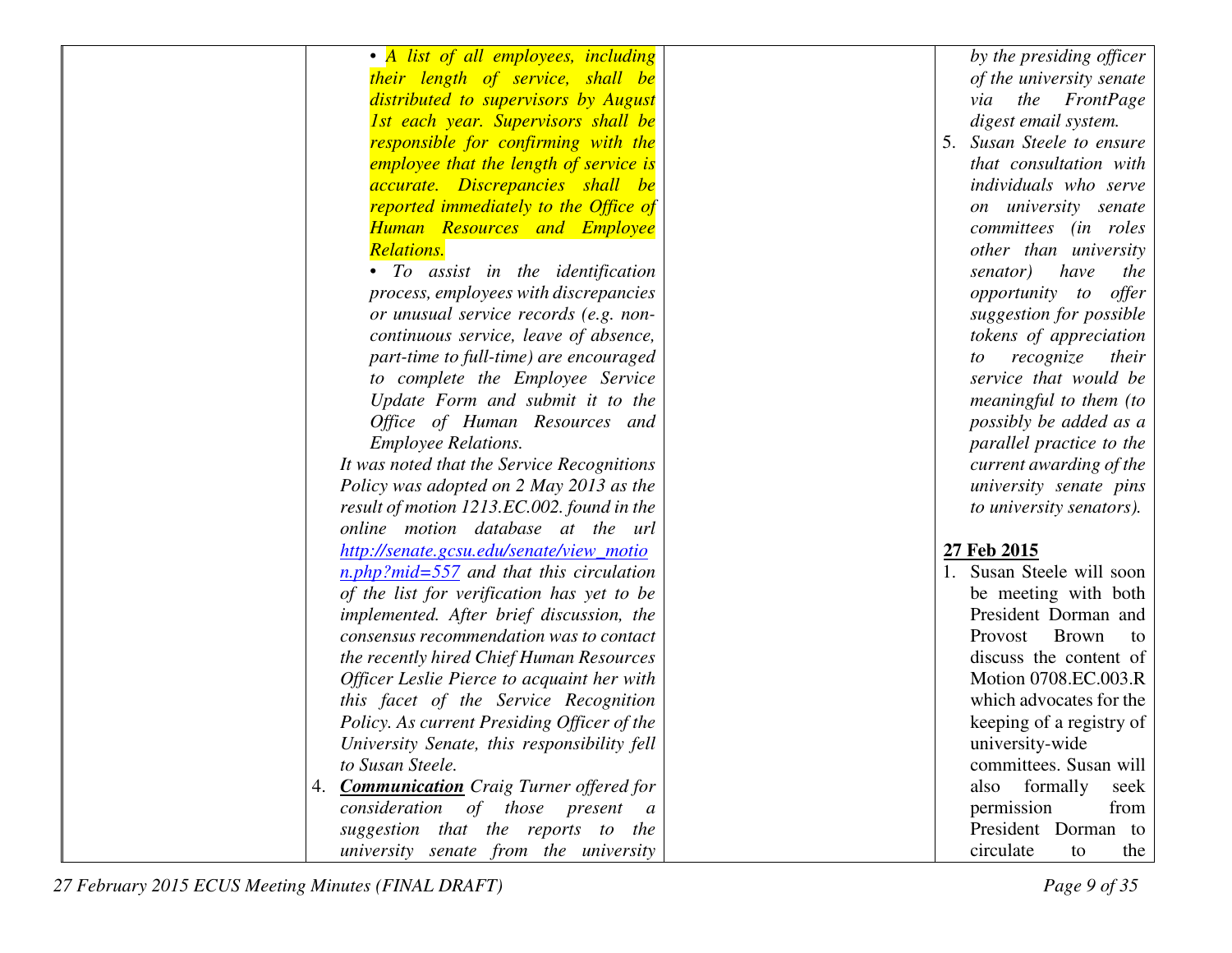| president and the provost be distributed     |    | university community      |
|----------------------------------------------|----|---------------------------|
| more widely in closer proximity to the       |    | (in advance of minutes)   |
| university senate meeting at which they      |    | being<br>posted)<br>the   |
| are delivered than is present practice. He   |    | president's report to the |
| observed that all members of the             |    | university senate.        |
| university community could read these        | 2. | Susan Steele drafted a    |
| reports from the university senate minutes   |    | survey to circulate to    |
| which were typically posted closer to the    |    | non-university-senator    |
| following meeting of the university senate   |    | members of university     |
| and that was typically four to five weeks    |    | senate committees to      |
| after the reports were given to university   |    | gather information on     |
| senators. After brief discussion, the        |    | the interest of this      |
| consensus opinion of those present was       |    | group in receiving a      |
| that this was a good idea and that it could  |    | wearable<br>token of      |
| be implemented by sharing the reports        |    | appreciation for their    |
| with the elected faculty senators of the     |    | university<br>senate      |
| executive committee who would in turn be     |    | committee<br>service.     |
| responsible to share the information with    |    | This recognition would    |
| their academic units OR these reports        |    | be comparable to the      |
| could be distributed to the university       |    | university senate pin     |
| senators who would be charged to get the     |    | awarded to (first-time)   |
| information to their constituencies. No      |    | university senators for   |
| particular strategy was agreed upon for      |    | service<br>on<br>the      |
| implementation. There was also consensus     |    | university senate.        |
| opinion that permission from each of the     |    |                           |
| university president and provost should be   |    |                           |
| secured prior to any implementation.         |    |                           |
| a. <b>Concern</b> A more general concern was |    |                           |
| offered during this discussion that          |    |                           |
| sometimes the grapevine information          |    |                           |
| is ahead of the official information on      |    |                           |
| the campus network. There was                |    |                           |
| agreement that there is always room          |    |                           |
| for improvement in communication in          |    |                           |
| any organization. No specific remedy         |    |                           |
| was offered for implementation, yet it       |    |                           |
| was noted that communication might           |    |                           |
| be more direct in certain instances          |    |                           |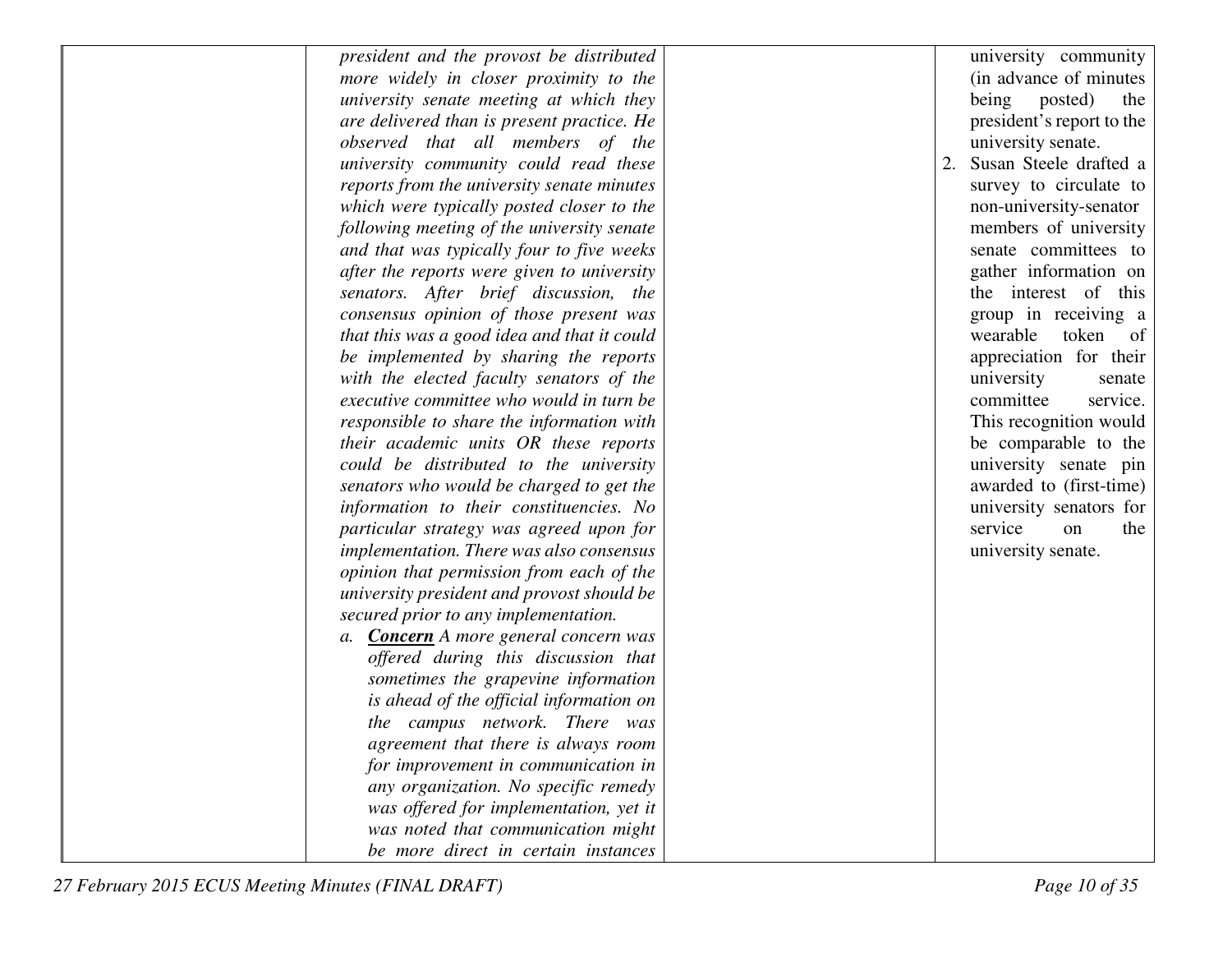| rather than flowing through the                                                    |  |
|------------------------------------------------------------------------------------|--|
| administrative chain.                                                              |  |
| <u>23 Jan 2015</u>                                                                 |  |
| 1. <b>Committee Registry</b> Craig Turner shared                                   |  |
| a copy of Motion 0708.EC.003.R, a                                                  |  |
| resolution from 2007-08 regarding the                                              |  |
| desire to maintain a registry of university-                                       |  |
| wide committees. Specifically the motion                                           |  |
| text reads as follows                                                              |  |
| Whereas the primary goals are to support                                           |  |
| the governing concepts of transparent                                              |  |
| decision-making and shared information,                                            |  |
| specifically the sharing of information                                            |  |
| deemed relevant to the deliberations                                               |  |
| within the decision-making process,                                                |  |
| therefore be it resolved by the University                                         |  |
| Senate of Georgia College & State                                                  |  |
| University that the University President                                           |  |
| <i>identify an appropriate university official</i>                                 |  |
| to maintain a registry of university-wide                                          |  |
| committees or a master list of committees                                          |  |
| that                                                                               |  |
| $(1)$ provides appropriate information,<br>including but not limited to membership |  |
| committee<br>charge,<br>rosters,<br>and                                            |  |
| committee meeting minutes,                                                         |  |
| $(2)$ is accessible to members of the                                              |  |
| university community, and                                                          |  |
| $(3)$ is periodically reviewed to determine                                        |  |
| the activity status of each committee.                                             |  |
| A brief history of this matter was shared                                          |  |
| indicating that prior to this resolution, it                                       |  |
| was a university senate bylaw that ECUS                                            |  |
| maintain a registry of administrative                                              |  |
| committees. In both instances, the desire                                          |  |
| was to supporting the governing concepts                                           |  |
| of transparent decisions making and                                                |  |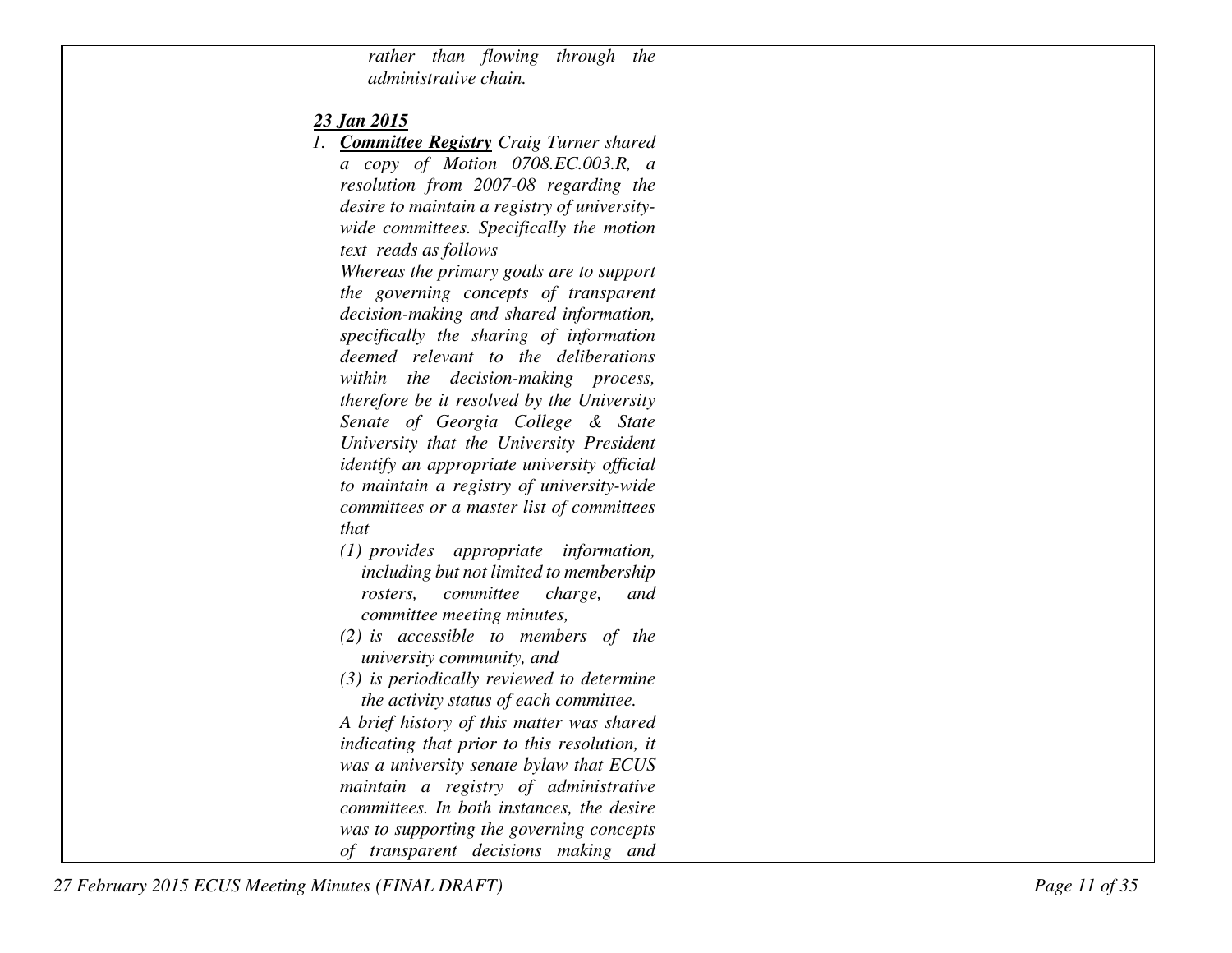| shared information as well as maintain a          |  |
|---------------------------------------------------|--|
| list of the committees that were both             |  |
| representative of the university as a whole       |  |
| and reporting to an administrator so that         |  |
| any member of the university community            |  |
| could (if interested) find out about the          |  |
| activity and deliberations of such                |  |
| committees. The motion implementor                |  |
| assigned [Paul Jones] is presently on             |  |
| leave. After some brief conversation, it          |  |
| was recommended that Susan Steele bring           |  |
| this matter to the attention of President         |  |
| Dorman as an information item.                    |  |
| <b>Administrative Report Circulation</b> As<br>2. |  |
| part of the communication item of 14 Nov          |  |
| 2014 executive committee secretary report         |  |
| (see above), the recommendation of                |  |
| circulating to the university community the       |  |
| reports given at university senate meetings       |  |
| by the university president and the provost       |  |
| as soon after the meeting as feasible was         |  |
| revisited. It was noted that permission to        |  |
| circulate the provost report was obtained         |  |
| at the 14 Nov 2014 meeting of the                 |  |
| executive<br>committee<br>with<br>standing        |  |
| committee chairs directly from Provost            |  |
| Brown. To date, there had not been an             |  |
| attempt to secure such permission from            |  |
| President Dorman. After some brief                |  |
| discussion, the agreement was that Susan          |  |
| Steele should seek permission from                |  |
| President Dorman to circulate the                 |  |
| president's report and if secured, these          |  |
| two reports (president and provost) should        |  |
| be circulated to the university community         |  |
| by the presiding officer of the university        |  |
| senate via the FrontPage digest email             |  |
| system.                                           |  |
|                                                   |  |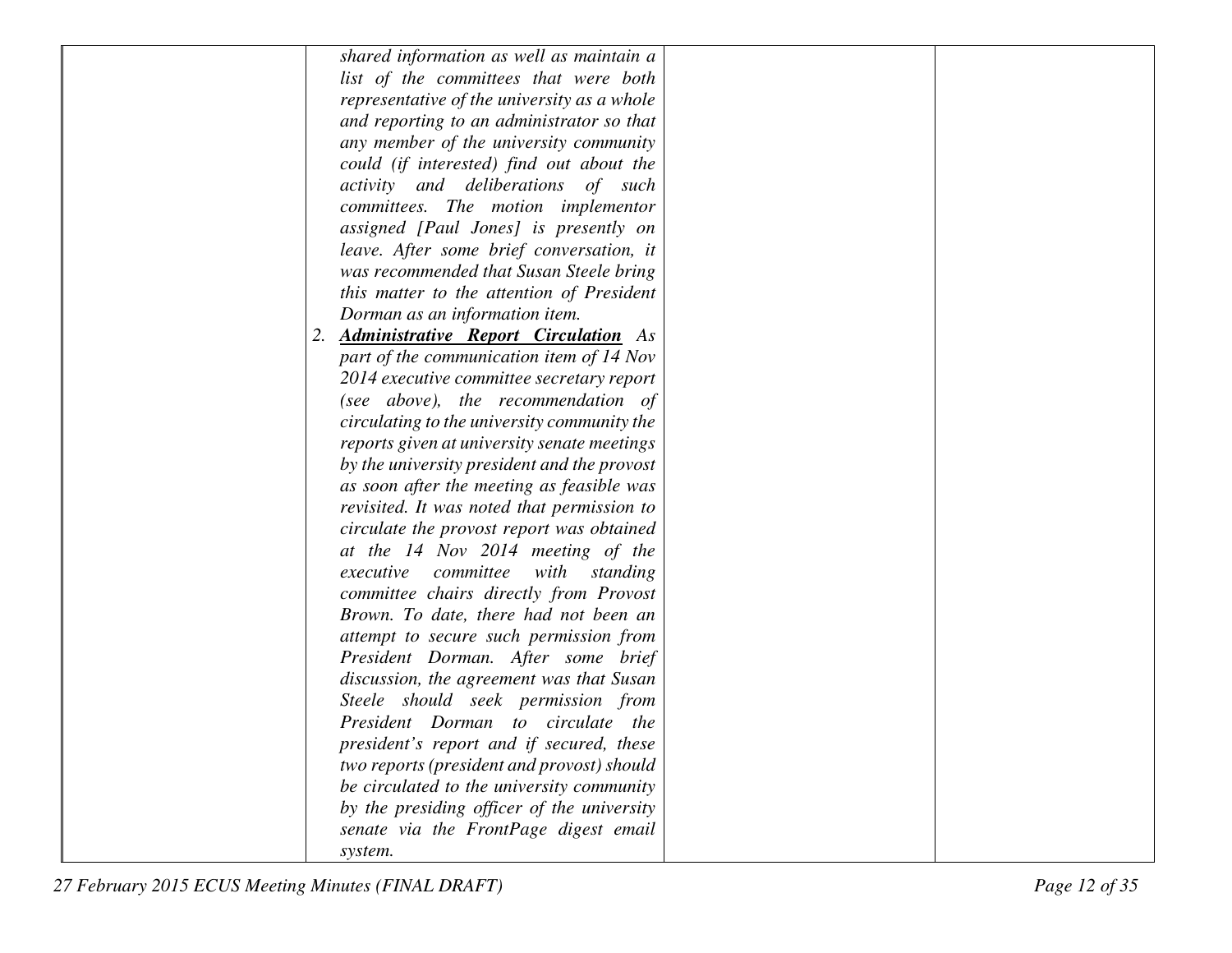|                               | 3.<br><b>Tokens for Governance Service Craig</b> |
|-------------------------------|--------------------------------------------------|
|                               | Turner suggested to those present that           |
|                               | pins for service on the university senate        |
|                               | not be exclusive to the university senators      |
|                               | but also be awarded to those members who         |
|                               | serve on committees in other capacities          |
|                               | (faculty volunteers, appointees by SGA,          |
|                               | Staff Council or the Chief Administrative        |
|                               | Officers). There was general agreement           |
|                               | with the spirit of the recommendation but        |
|                               | not necessary the letter. After some             |
|                               | discussion, there was agreement to consult       |
|                               | with those presently serving in these other      |
|                               | capacities to find out what token of             |
|                               | appreciation would be a meaningful one           |
|                               | for them, realizing this might not result in     |
|                               | the awarding of a pin. Susan Steele agreed       |
|                               | to ensure that this consultation is done.        |
|                               | 4. Minutes Cleanup Craig Turner requested        |
|                               | assistance on some minutes cleanup to            |
|                               | obtain updates on the open actions               |
|                               | charged at previous meetings of the              |
|                               | executive committee. These included $(1)$        |
|                               | the fraud awareness representative (Ben          |
|                               | McMillan identified) (2) Orientation for         |
|                               | Standing Committee Officers email (Susan         |
|                               | Steele sent this email and received no           |
|                               | responses) (3) Graduate Task Force               |
|                               | representative (before a replacement             |
|                               | could be named, the task force completed         |
|                               | its work with Catherine Whelan serving as        |
|                               | university senate representative).               |
|                               |                                                  |
|                               | 27 Feb 2015                                      |
|                               | Craig Turner indicated that he had nothing to    |
|                               | report as University Senate Secretary.           |
| <b>Library Senator Report</b> | Ben Davis indicated that he had nothing to       |
|                               | report as Library Senator.                       |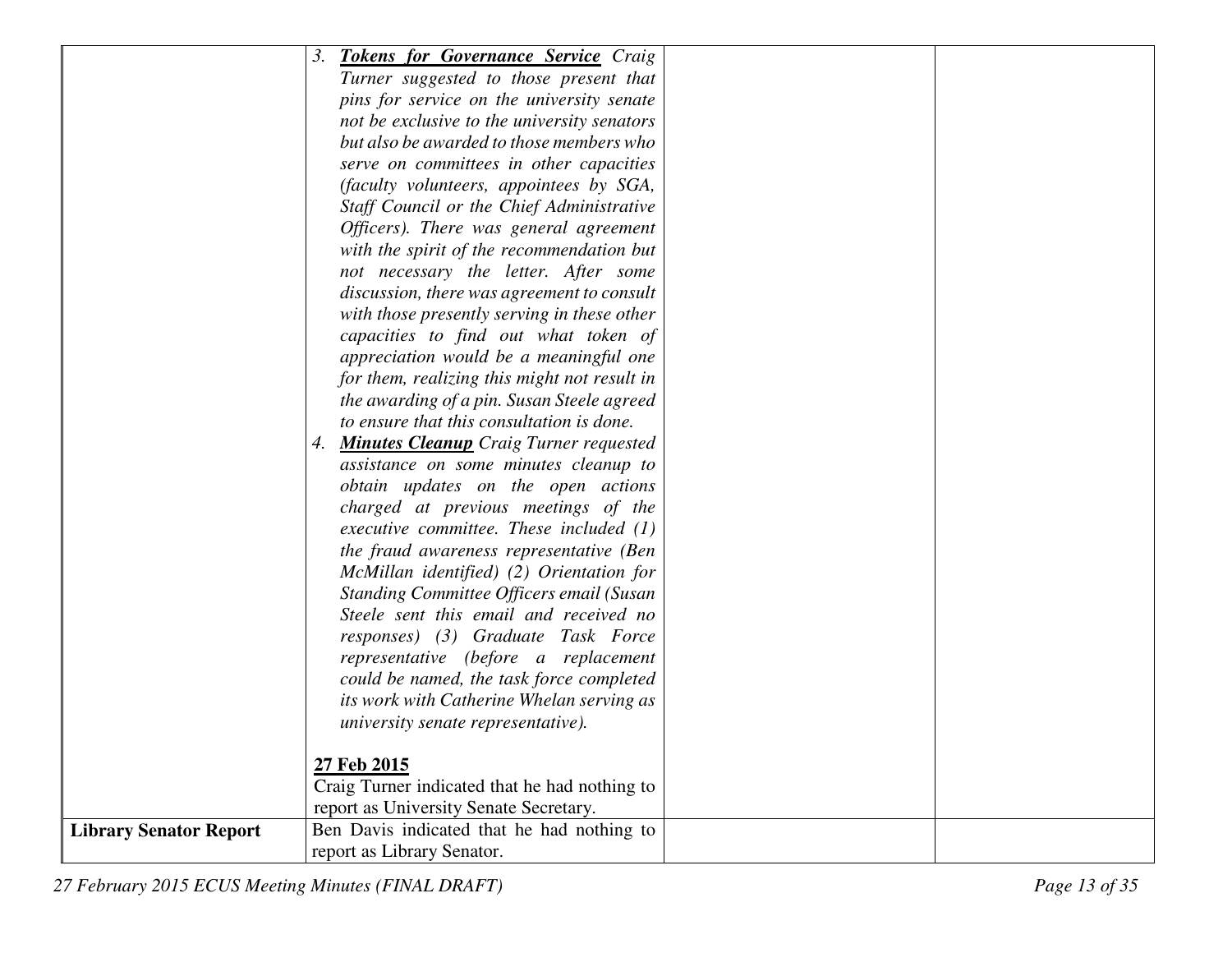| <b>Ben Davis</b>                                       |                                                  |  |
|--------------------------------------------------------|--------------------------------------------------|--|
| <b>V. Information Items</b><br>Actions/Recommendations |                                                  |  |
|                                                        |                                                  |  |
| <b>New Faculty Orientation</b>                         | Effective with the 2015-2016 academic year,      |  |
|                                                        | the academic affairs component of new            |  |
| <b>Provost Brown</b>                                   | faculty orientation is being expanded to two     |  |
|                                                        | full days. The new faculty orientation events,   |  |
|                                                        | scheduled to occur between Su 9 Aug 2015         |  |
|                                                        | and We 12 Aug 2015, were provided for            |  |
|                                                        | inclusion on the 2015-2016 governance            |  |
|                                                        | calendar.                                        |  |
| <b>Diploma Size and Wording</b>                        | This was presented as an informational item      |  |
|                                                        | and a preview of the matters that would be       |  |
| <b>Provost Brown</b>                                   | brought for review and deliberation to those     |  |
|                                                        | assembled for the executive committee with       |  |
|                                                        | standing committee chairs meeting scheduled      |  |
|                                                        | immediately following this meeting starting at   |  |
|                                                        | 3:30pm Fri 27 Feb 2015.                          |  |
|                                                        | Student Government Association President         |  |
|                                                        | Juawn Jackson met with President Dorman          |  |
|                                                        | and requested consideration of modifications     |  |
|                                                        | to diploma size and wording. While President     |  |
|                                                        | Dorman has the authority to implement the        |  |
|                                                        | requested changes, his preference is to inform   |  |
|                                                        | his decision on whether to implement by          |  |
|                                                        | vetting the proposal to faculty representatives, |  |
|                                                        | specifically with the leaders of the university  |  |
|                                                        | senate which include standing committee          |  |
|                                                        | chairs and elected faculty senators on the       |  |
|                                                        | executive committee. The proposed changes        |  |
|                                                        | are                                              |  |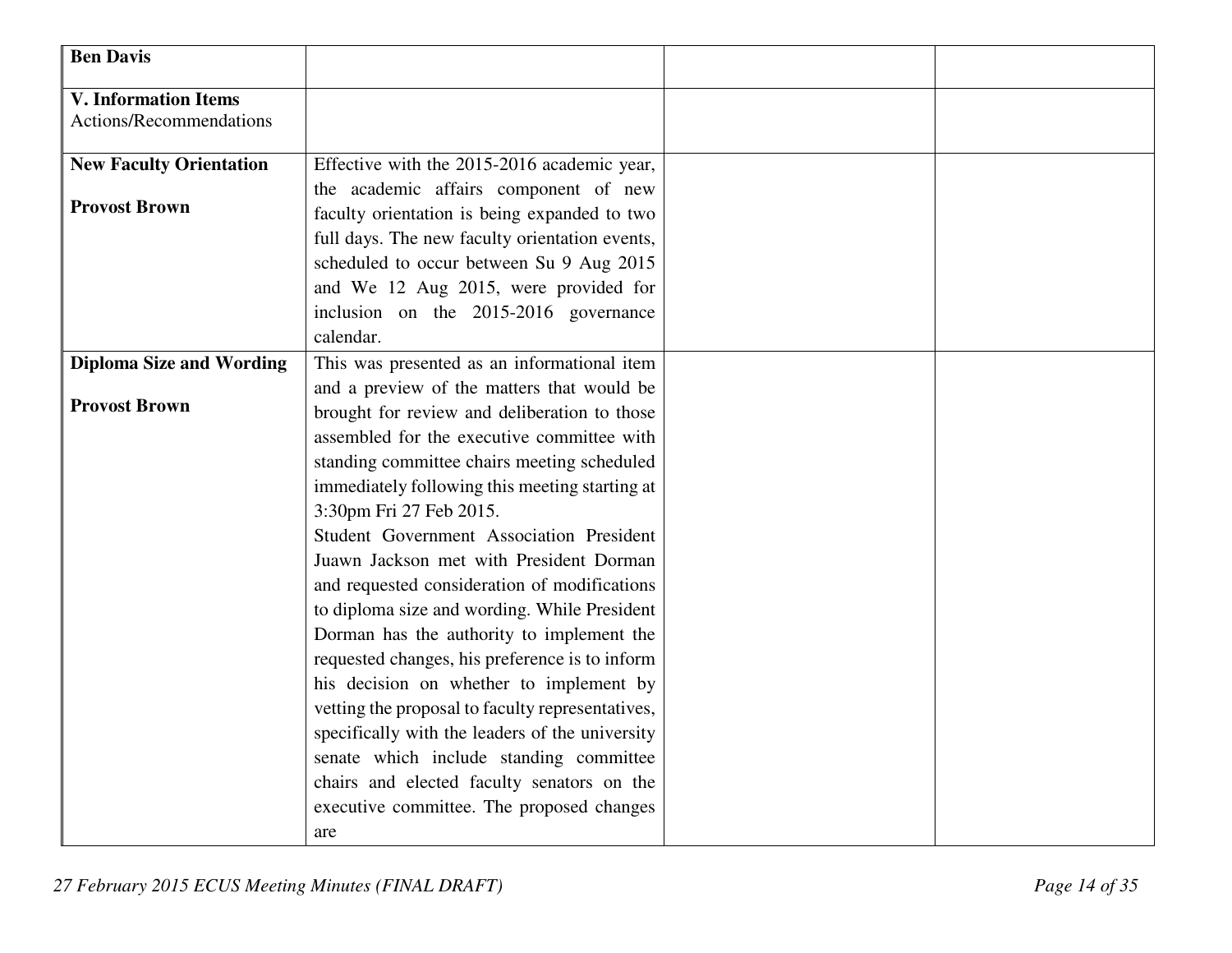|                                 | 1. <b>Diploma Size</b> To increase the size of the |  |
|---------------------------------|----------------------------------------------------|--|
|                                 | master's degree diploma from its current           |  |
|                                 | size matching that of a bachelor's degree          |  |
|                                 | to the size of the terminal degree                 |  |
|                                 | (presently used only for the Doctor of             |  |
|                                 | Nursing Practice. (DNP)).                          |  |
|                                 | 2. Wording To add the designation of the           |  |
|                                 | major to the undergraduate diploma, e.g.           |  |
|                                 | rather than Bachelor of Science it would           |  |
|                                 | be Bachelor of Science in Nursing.                 |  |
|                                 | Other contextual information points related to     |  |
|                                 | the proposal included                              |  |
|                                 | should the diploma size be amended,                |  |
|                                 | the way in which it is presented to a              |  |
|                                 | recipient would also be amended.                   |  |
|                                 | Specifically it would no longer include            |  |
|                                 | a cover but rather be rolled up with a             |  |
|                                 | ribbon (as is the case presently for the           |  |
|                                 | DNP)                                               |  |
|                                 | double majors receive two degrees one              |  |
|                                 | with each major                                    |  |
|                                 | A suggestion emerged from the floor to invite      |  |
|                                 | review by a university senate committee            |  |
|                                 | (SAPC) during the executive committee of the       |  |
|                                 | university senate with standing committee          |  |
|                                 | chair meeting to allow the opportunity for the     |  |
|                                 | committee review, the default operating            |  |
|                                 | procedure of the university senate. All were       |  |
|                                 | agreeable to this suggestion.                      |  |
| <b>Graduate Council Bylaws</b>  | A draft of the graduate council bylaws had         |  |
| <b>Senior Associate Provost</b> | been forwarded as an information item to           |  |
| <b>Ormond and Provost</b>       | Susan Steele for circulation to the executive      |  |
| <b>Brown</b>                    | committee. At this meeting, feedback was           |  |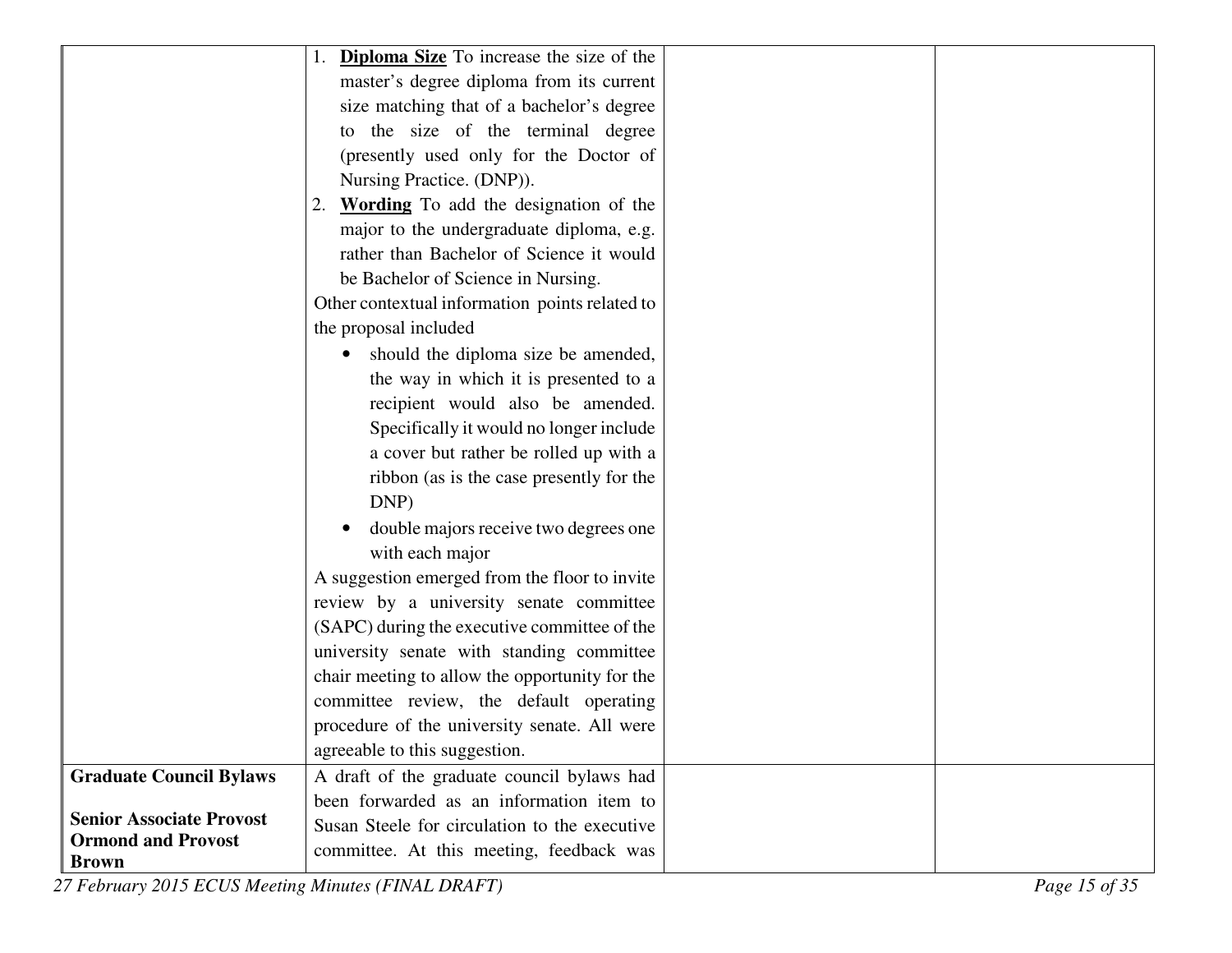| invited by Senior Associate Provost Tom               |  |
|-------------------------------------------------------|--|
| Ormond. A number of suggestions and                   |  |
| observations were offered including but not           |  |
| limited to                                            |  |
|                                                       |  |
| a suggestion to use the term Director<br>$\bullet$    |  |
| of Graduate Studies as a replacement                  |  |
| for Senior Associate Provost or Senior                |  |
| Associate Provost and Director of                     |  |
| Graduate Studies throughout the draft.                |  |
| While presently Tom Ormond holds                      |  |
| both titles, it seems that the relevant               |  |
| title for use in the Graduate Council                 |  |
| Bylaws is Director of Graduate                        |  |
| <b>Studies</b>                                        |  |
| In section IV.A.c, the use of the phrase<br>$\bullet$ |  |
| <i>up to two</i> would allow 0, 1, or 2 and           |  |
| some phrasing equivalent to at least                  |  |
| one and at most two is perhaps what is                |  |
| intended                                              |  |
| How are the representatives in IV.A.c<br>$\bullet$    |  |
| selected? Might it be more appropriate                |  |
| to have an election rather than a                     |  |
| selection? In any case, specification of              |  |
| the process of selection – preferably an              |  |
| elected representative of a faculty                   |  |
| constituency $-$ is recommended for                   |  |
| consideration                                         |  |
|                                                       |  |
| One of the reasons for creating this<br>$\bullet$     |  |
| graduate council is to provide this                   |  |
| group a seat at the table for the                     |  |
| discussions of graduate issues.                       |  |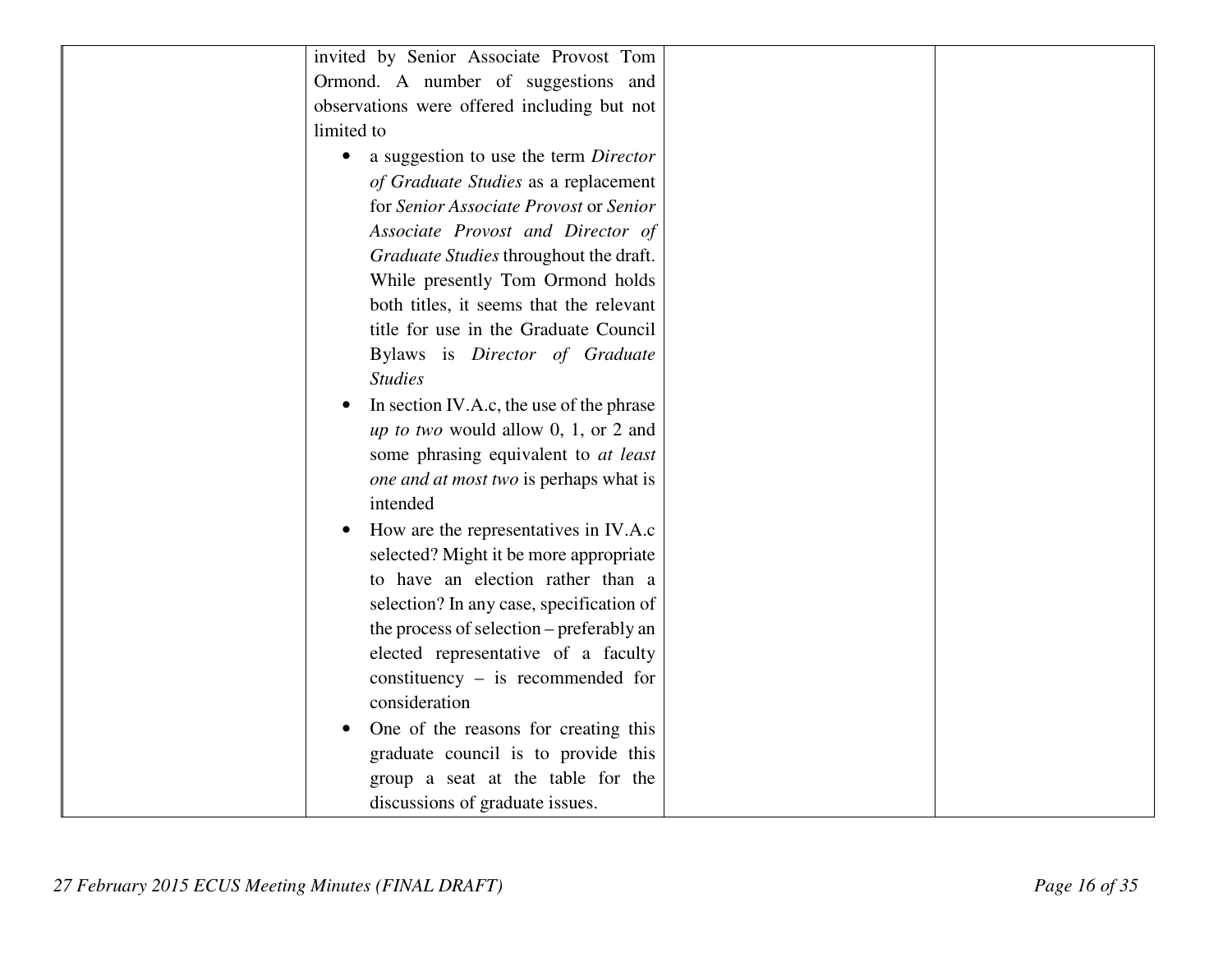| It was noted that there is intentionality |
|-------------------------------------------|
|                                           |
| to review the bylaws at least annually    |
| built into the current draft.             |
| As currently drafted, some were           |
| reading the consideration of graduate     |
| curricular matters to sidestep CAPC       |
| (Curriculum and Assessment Policy         |
| Committee) review/approval. This          |
| was not the intent as the curricular      |
| review was intended to include            |
| review/approval by the CAPC as is         |
| presently the case.                       |
| Is the graduate council treated as an     |
| academic unit from the perspective        |
| that certain policies might be made for   |
| only those matters in the graduate        |
| domain and thus not be university         |
| policy? There was some agreement          |
| that this was an appropriate way to       |
| view this group.                          |
| In IV.D, can't have both two-year         |
| terms of service and one-third            |
| replaced each year - either need three-   |
| year terms and one-third OR two-year      |
| terms and one-half.                       |
| In IV.D, the use of the term              |
| appointments may not be consistent        |
| with the suggested election insertion     |
| into section IV.A.c.                      |
| In Article IX, a two-third vote should    |
| be a two-thirds vote (add an "s" to the   |
| word third)                               |
|                                           |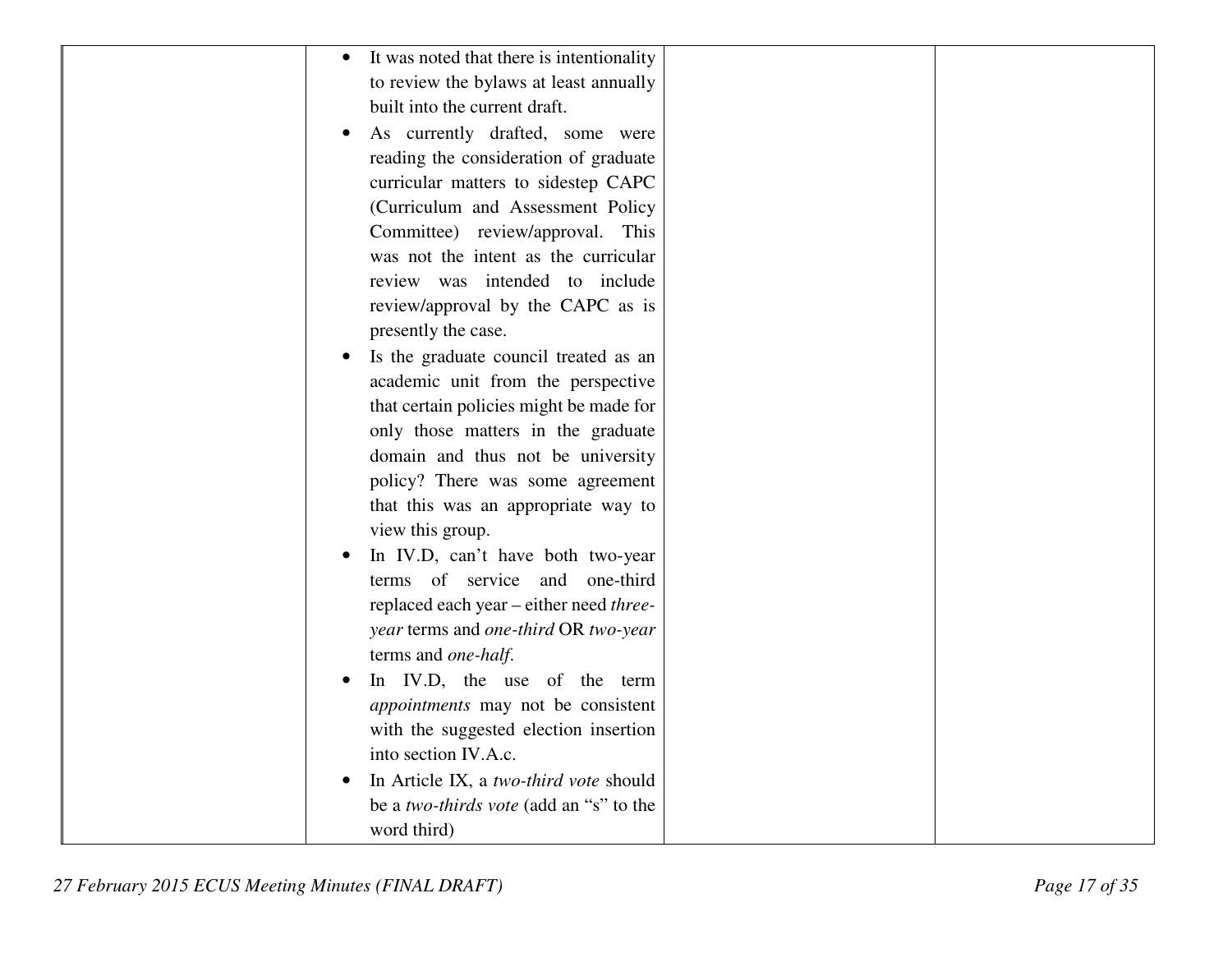|                                   | Senior Associate Provost Tom Ormond took                                      |                                         |
|-----------------------------------|-------------------------------------------------------------------------------|-----------------------------------------|
|                                   | copious notes and expressed appreciation for                                  |                                         |
|                                   | the observations and suggestions indicating                                   |                                         |
|                                   | that each would receive consideration for                                     |                                         |
|                                   | incorporation into the draft.                                                 |                                         |
| <b>AAUP Redbooks (11th</b>        | 23 Jan 2015                                                                   | 23 Jan 2015                             |
| <b>Edition) Purchase Any?</b>     | Ben Davis and Craig Turner noted that this                                    | Susan Steele to ensure this             |
|                                   | book has been donated to the library and is                                   | topic is placed on the                  |
| <b>Craig Turner</b>               | available in the reference section and cannot                                 | tentative agenda of a future            |
|                                   | be checked out of the library. Some of the                                    | <b>ECUS</b><br>or ECUS/SCC              |
|                                   | previous editions of this book are available in                               | meeting.                                |
|                                   | the library in the general collection and                                     |                                         |
|                                   | available for checkout by patrons.<br>Further consideration of this<br>matter | 27 Feb 2015<br>Susan Steele placed this |
|                                   | (specifically whether to allocate university                                  | item on the tentative                   |
|                                   | senate funds to purchase copies) was                                          | agenda of the 27 Feb 2015               |
|                                   | postponed to a future meeting of ECUS or                                      | ECUS/SCC meeting                        |
|                                   | ECUS-SCC due to lack of time for its                                          |                                         |
|                                   | deliberation.                                                                 |                                         |
| <b>VI. Unfinished Business</b>    |                                                                               |                                         |
| <b>Review of Action &amp;</b>     |                                                                               |                                         |
| <b>Recommendations, Provide</b>   |                                                                               |                                         |
| updates (if any) to Follow-up     |                                                                               |                                         |
| <b>Service Recognition Policy</b> | <b>Committee</b> First it was noted that a group<br>1.                        |                                         |
| <b>Changes</b>                    | consisting of Leslie Pierce, Crystal                                          |                                         |
|                                   | Reeves, Monica Starley, Susan Steele, and                                     |                                         |
| <b>Susan Steele</b>               | Craig Turner had met a couple of times to                                     |                                         |
|                                   | discuss the Service Recognition Policy.                                       |                                         |
|                                   | 2. Revisions As a result of these meetings, a                                 |                                         |
|                                   | set of revisions have been drafted (and                                       |                                         |
|                                   | submitted in the policy template format)                                      |                                         |
|                                   | by Crystal Reeves and Leslie Pierce for                                       |                                         |
|                                   |                                                                               |                                         |
|                                   | university senate review. Highlights of the                                   |                                         |
|                                   | revisions include                                                             |                                         |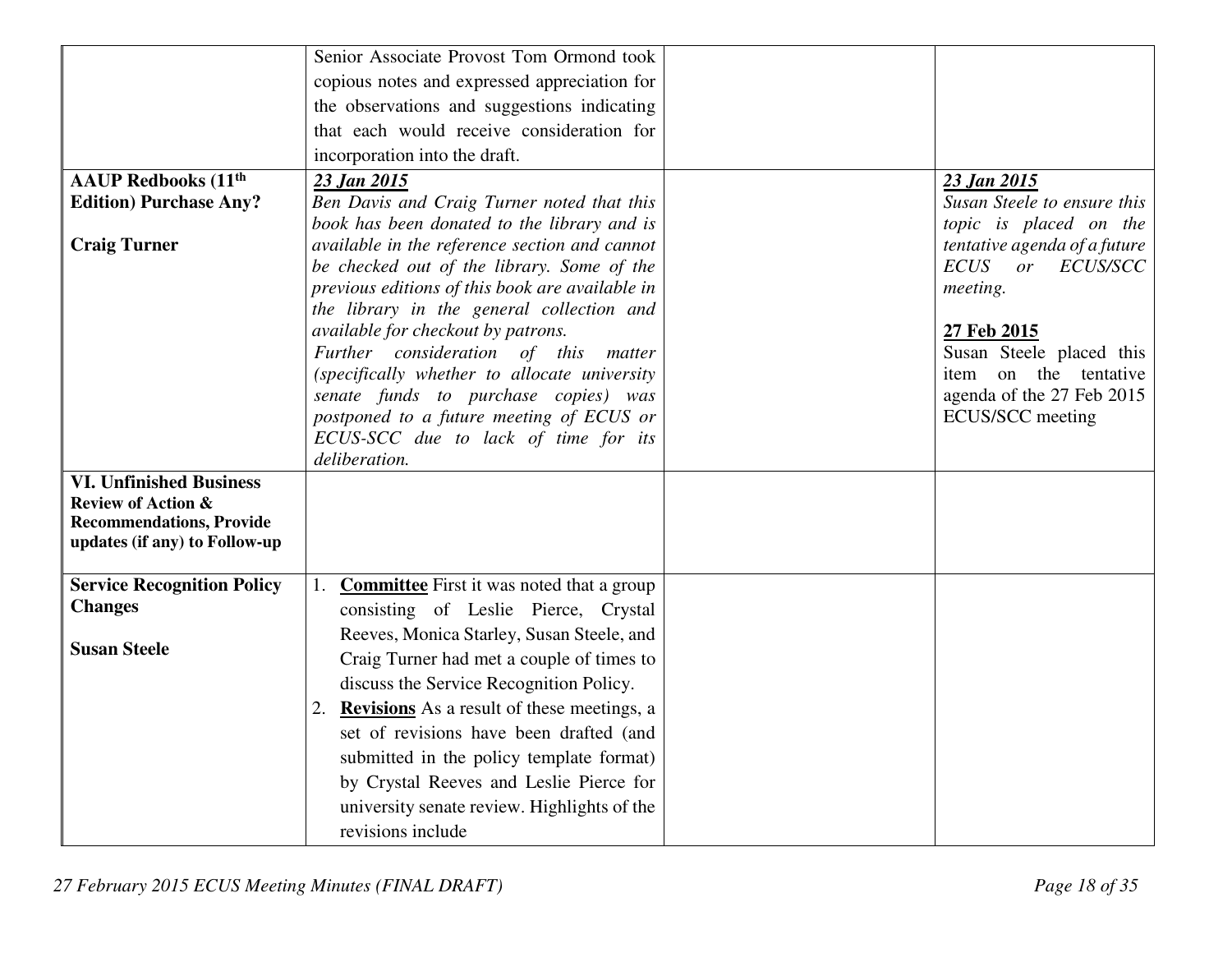| a. streamlined procedures that can be                   |
|---------------------------------------------------------|
| implemented to extend to each                           |
| employee via her/his supervisor an                      |
| opportunity to review for accuracy the                  |
| Human Resources record of her/his                       |
| years of service and to propose                         |
| corrections if that record is in error.                 |
| b. ownership of the service recognition                 |
| ceremony is shifting from<br>the                        |
| University President's Office<br>to                     |
| Human Resources.                                        |
| c. begin recognition at the five-year                   |
| milestone rather than the ten-year                      |
| milestone<br>thus<br>$\qquad \qquad -$<br>recognizing   |
| milestones of five years, ten years,                    |
| fifteen years, twenty years, twenty-                    |
| five years, thirty years, and multiples                 |
| of five year milestones realized                        |
| beyond thirty years as well. It may be                  |
| rare to have individuals work longer                    |
| than a typical thirty year career.                      |
| <b>Next Step</b> As the next step of deliberation<br>3. |
| was considered, it was noted that the                   |
| includes<br>policy<br>template<br>policy,               |
| procedures, and guidelines among other                  |
| information. A question from the floor was              |
| asked – "Did the policy section change?"                |
| After pulling up the current version of the             |
| Service Recognition Policy in the Policies,             |
| Procedures, and Practices Manual, it was                |
| noted that there were revisions to the short            |
| (two to three sentence) policy statement.               |
| The changes were not substantive and                    |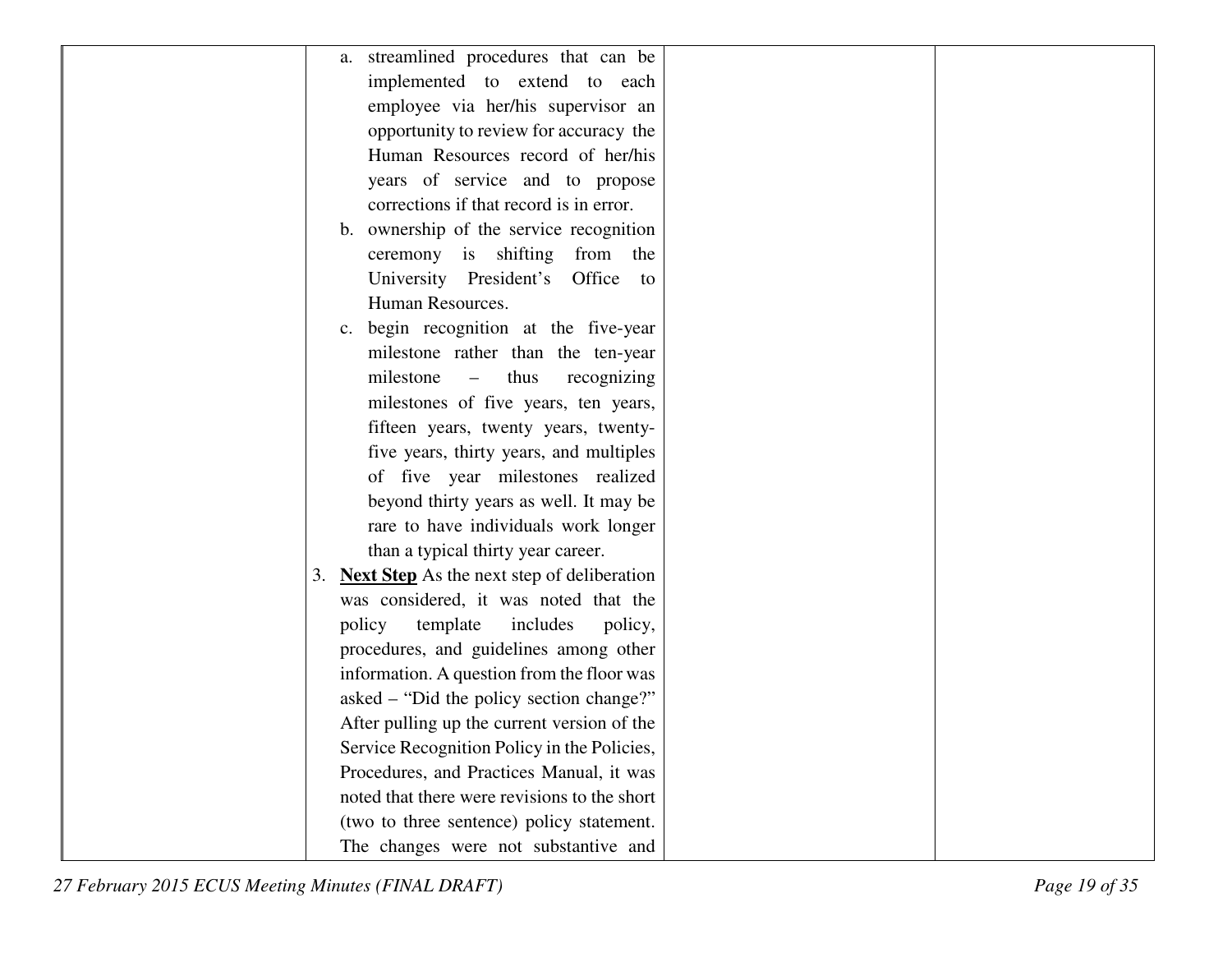| seemed in the judgment of those present to      |
|-------------------------------------------------|
| be editorial in nature. A suggestion was        |
| made to propose consideration of these          |
| revisions as a <i>committee of the whole</i> by |
| the university senate at its 27 Mar 2015        |
| meeting. By the university senate bylaws,       |
| committee of the whole consideration can        |
| occur only with a two-thirds majority           |
| approval by the university senate. If this      |
| two-thirds majority approval is not             |
| achieved, the proposal will be steered by       |
| ECUS (the Executive Committee of the            |
| University Senate) to RPIPC (the                |
| Resources, Planning and Institutional           |
| Policy Committee) for consideration at its      |
| 3 Apr 2015 meeting. As a follow-up, an          |
| agreement was made to implement this            |
| next step plan only if permission to deviate    |
| from the usual committee review process         |
| secured from RPIPC Chair Ben<br>is.             |
| McMillan at the 27 Feb 2015 meeting of          |
| ECUS with Standing Committee Chairs.            |
| 4. <b>Question</b> One more question was raised |
| from the floor regarding the intention to       |
| recognize part-time employees. Given the        |
| current wording, it was not clear to            |
| determine whether only full-time faculty        |
| and staff would be recognized. There will       |
| be efforts to seek clarification from the       |
| proposers (Leslie Pierce and Crystal            |
| Reeves) prior to further consideration.         |
|                                                 |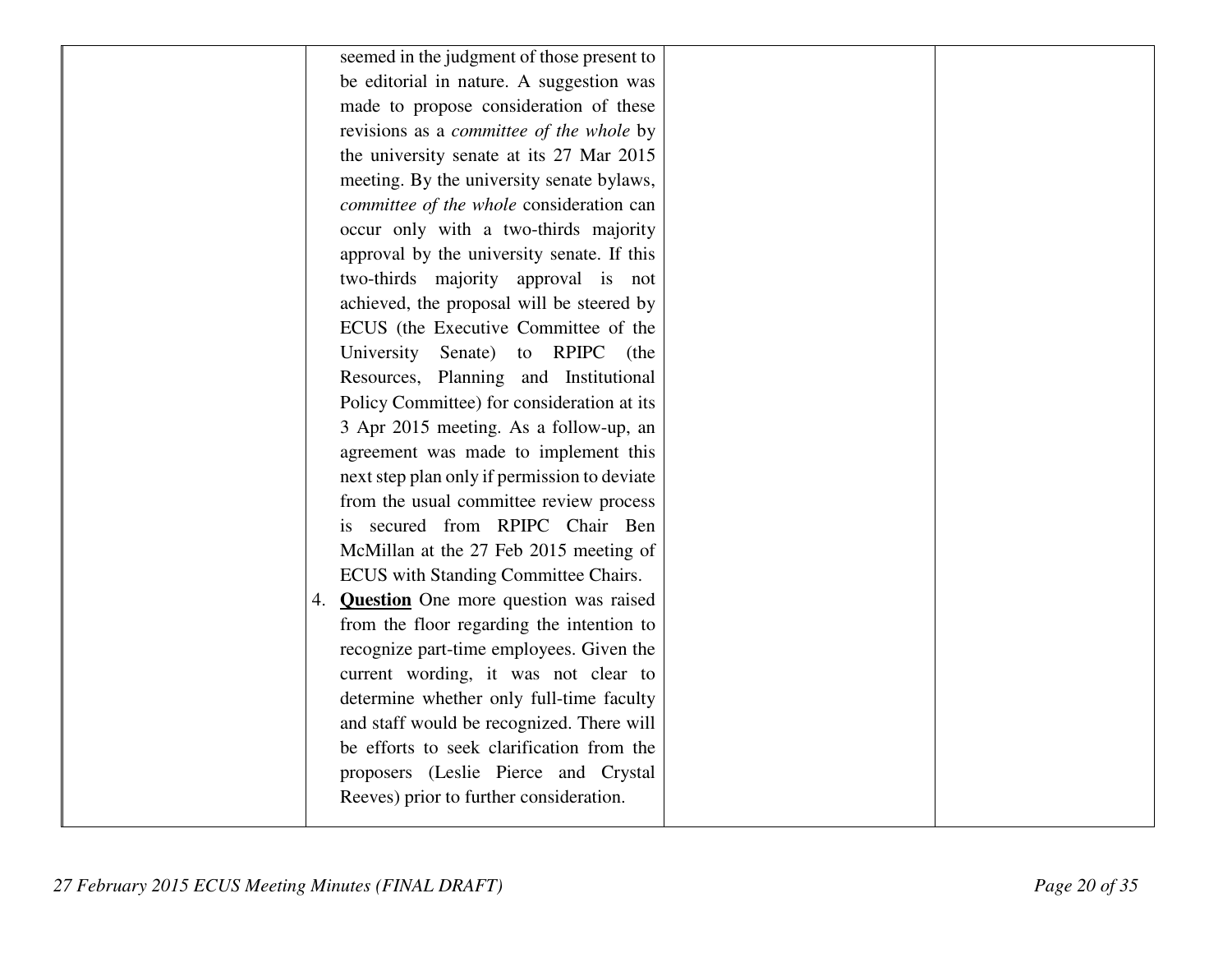| <b>Recognition of Volunteers</b> | Susan Steele had circulated a draft survey for                                               | Susan Steele to implement                                 |
|----------------------------------|----------------------------------------------------------------------------------------------|-----------------------------------------------------------|
| on University Senate             | volunteers serving on university senate                                                      | volunteer<br>the<br>survey                                |
| <b>Committees</b>                | committees. These volunteers include any                                                     | regarding wearable tokens                                 |
| <b>Susan Steele</b>              | member serving on a university senate                                                        | of appreciation for service<br>university<br>on<br>senate |
|                                  | committee who is not simultaneously serving                                                  | committees.                                               |
|                                  | on the university senate. The survey intent is                                               |                                                           |
|                                  | to gather information on the preferences of                                                  |                                                           |
|                                  | these volunteers in receiving a wearable token                                               |                                                           |
|                                  | of appreciation to parallel the university                                                   |                                                           |
|                                  | senate pin received by university senators.                                                  |                                                           |
|                                  | There were no suggested edits to the draft                                                   |                                                           |
|                                  | survey and Susan Steele indicated she would                                                  |                                                           |
|                                  | implement the survey as soon as was feasible.                                                |                                                           |
| <b>University Senate</b>         | 23 Jan 2015                                                                                  | 23 Jan 2015                                               |
| <b>Recognitions</b>              | While university senate recognitions include                                                 | Susan Steele to ensure that                               |
|                                  | pins for new university senators (awarded                                                    | certificates of recognition                               |
| <b>Susan Steele</b>              | only once to an individual at the                                                            | are prepared for 2014-15.                                 |
|                                  | commencement of their first term of service as                                               |                                                           |
|                                  | a university senator) and certificates to                                                    |                                                           |
|                                  | recognize the completion of a term of service                                                |                                                           |
|                                  | as university senator, committee member, or                                                  |                                                           |
|                                  | officer, the conversation focused on the                                                     |                                                           |
|                                  | certificates. In particular, Susan Steele sought                                             |                                                           |
|                                  | guidance on the logistics of certificate                                                     |                                                           |
|                                  | preparation from Lyndall Muschell who had                                                    |                                                           |
|                                  | ensured the preparation of certificates in                                                   |                                                           |
|                                  | 2013-14. The main points were that the office<br>of the president had supplies (paper stock) |                                                           |
|                                  | and printing facilities while the graduate                                                   |                                                           |
|                                  | assistant had assisted with the preparation of                                               |                                                           |
|                                  | the text for inclusion on the certificates using                                             |                                                           |
|                                  | a mail-merge last year. Lyndall Muschell                                                     |                                                           |
|                                  | indicated that she could share the                                                           |                                                           |
|                                  | documentation and any template she had from                                                  |                                                           |
|                                  | last year.                                                                                   |                                                           |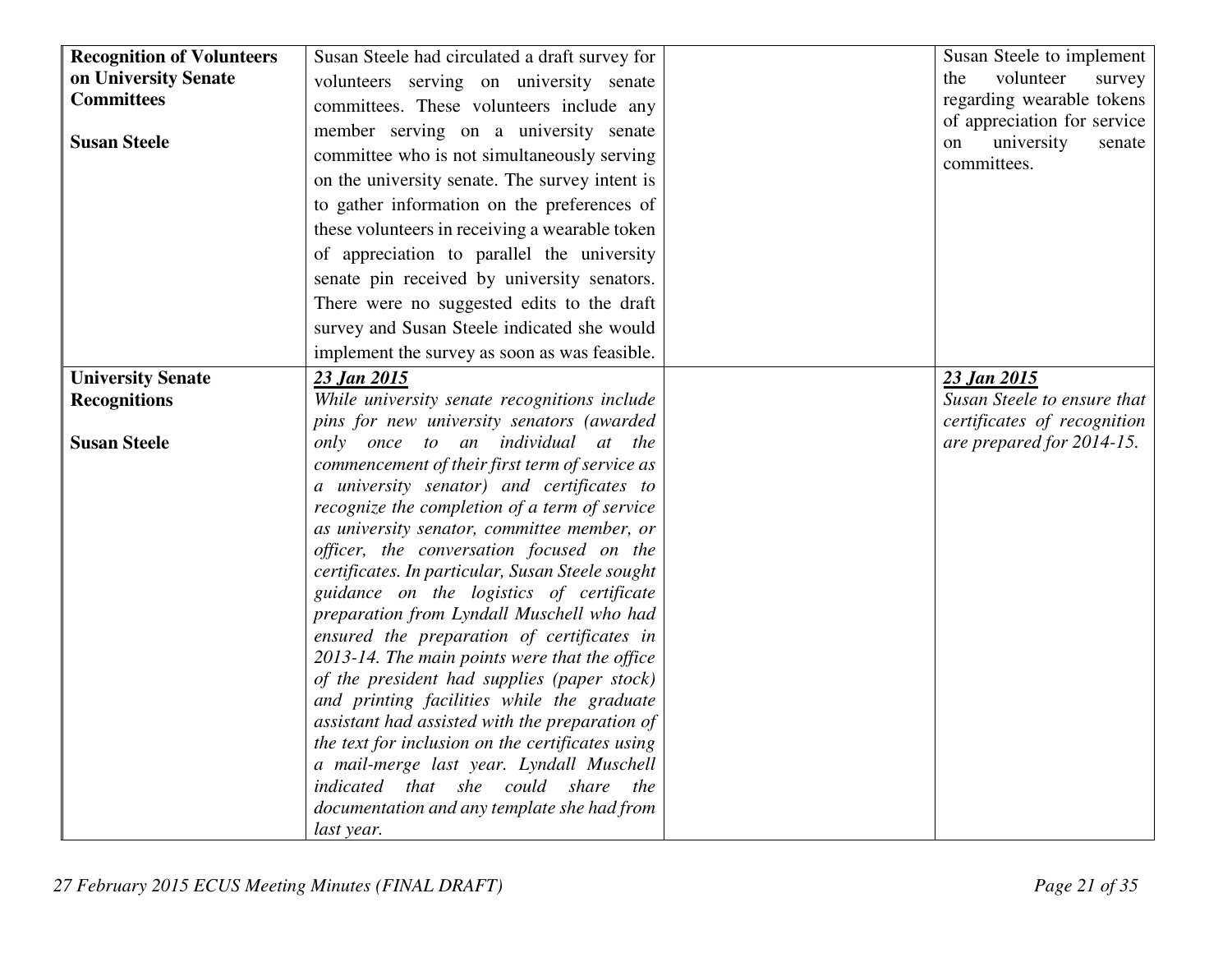| 2015-2016                  | 23 Jan 2015                                        | 23 Jan 2015                         |
|----------------------------|----------------------------------------------------|-------------------------------------|
| <b>Governance Calendar</b> | Susan Steele noted that the preparation of the     | 1. Craig<br>Turner<br>to            |
|                            | governance calendar was an executive               | prepare a draft of the              |
| <b>Susan Steele</b>        | committee function and invited a volunteer to      | 2015-16 governance                  |
|                            | serve as point for its preparation. Craig          | calendar for review by              |
|                            | Turner volunteered. All present were               | members<br>of<br>the                |
|                            | agreeable to this appointment.                     | executive committee.                |
|                            | There were concerns about the reception of         | Susan Steele to obtain              |
|                            | regrets for university senate meetings in          | President<br>from                   |
|                            | which it was stated that a college, department     | Dorman a date for the               |
|                            | or other unit meeting was the reason for the       | state of the university             |
|                            | regrets. This was deemed to be unfortunate.        | address for inclusion               |
|                            | There was a desire to have as part of the          | the<br>2015-16<br><i>on</i>         |
|                            | campus culture the ideal that those scheduling     | governance calendar.                |
|                            | meetings involving individuals participating       | Susan Steele to seek<br>3.          |
|                            | in shared governance (serving on the               | support from both                   |
|                            | university senate and/or its committees)           | President Dorman and                |
|                            | should strive to select meeting times that do      | <b>Brown</b><br>Provost<br>$\omega$ |
|                            | not conflict with meetings of university senate    | encourage the campus                |
|                            | or its committees. A suggestion to seek            | meeting planners to try             |
|                            | support from the university president and          | to avoid scheduling                 |
|                            | provost in promoting this cultural practice        | meetings that would                 |
|                            | was made and all present were in favor of          | introduce conflicts for             |
|                            | doing this.                                        | participants in meeting             |
|                            | The selection of a date for the 2015-2016 state    | of university senate or             |
|                            | of the university presidential address had         | its committees.                     |
|                            | been requested and it was noted that               |                                     |
|                            | historically this date is determined by the        | <u>27 Feb 2015</u>                  |
|                            | university president and simply advertised         | Turner<br>Craig<br>did              |
|                            | (listed) on the governance calendar.               | prepare a draft of the              |
|                            |                                                    | 2015-16<br>governance               |
|                            | 27 Feb 2015                                        | calendar for review by              |
|                            | 1. <b>Circulated Drafts</b> A draft of the 2015-16 | members<br>of<br>the                |
|                            | Governance Calendar had been circulated            | executive committee.                |
|                            | the members of the Executive<br>to                 | Susan Steele did obtain             |
|                            | Committee via email prior to the meeting           | from President Dorman               |
|                            | for their review. A number of dates to be          | a date for the state of the         |
|                            | advertised on the calendar had come in             | university address for              |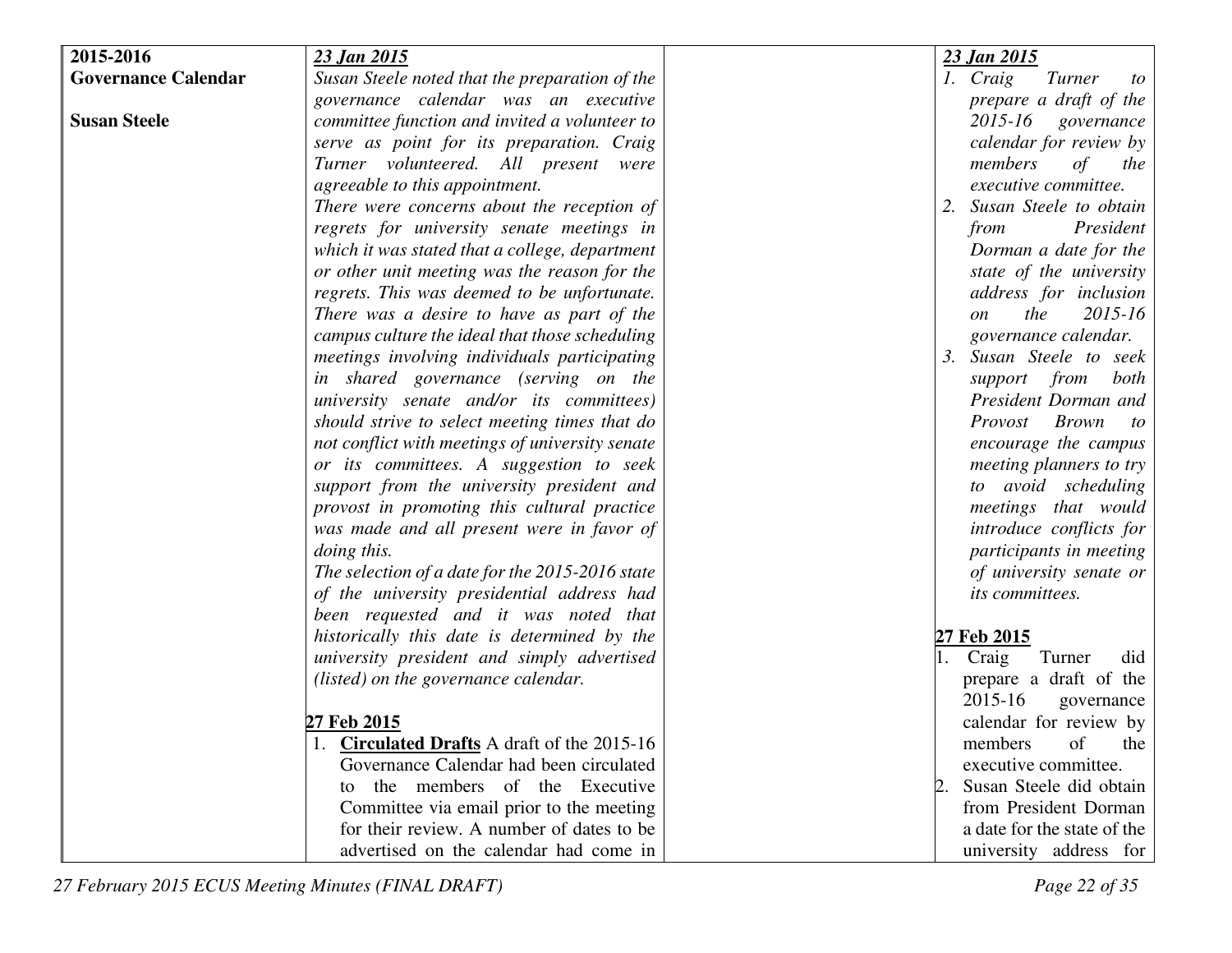| after that draft had been circulated. Thus a | inclusion on the 2015-  |
|----------------------------------------------|-------------------------|
| new draft (DRAFT 2) was circulated at the    | 16 governance calendar. |
| meeting with the most recently received      |                         |
| dates included. These recently received      |                         |
| dates included week of welcome events        |                         |
| (new faculty orientation, Board of Regent    |                         |
| meeting dates for only<br>August,            |                         |
| governance retreat, department meeting       |                         |
| time, college meeting time, assessment       |                         |
| day meetings, welcome back faculty           |                         |
| breakfast, freshman convocation, and         |                         |
| discussions of common reader), faculty       |                         |
| contract start/end dates, the state of the   |                         |
| university address and reception date, and   |                         |
| the service recognition ceremony date.       |                         |
| Craig Turner summarized these revisions      |                         |
| to the committee members.                    |                         |
| 2. <b>Comparison</b> Craig Turner provided a |                         |
| comparison between the draft 2015-16         |                         |
| governance calendar and the 2014-15          |                         |
| governance calendar.<br>The<br>2015-16       |                         |
| calendar had 7 meetings each of university   |                         |
| senate, university senate committees, and    |                         |
| ECUS with standing committee chairs          |                         |
| while the 2013-14 calendar had only six.     |                         |
| As proposed, the organizational meetings     |                         |
| of the 2016-17 university senate and its     |                         |
| committees were separated by a calendar      |                         |
| week rather than occurring on the same       |                         |
| Friday as will be done this year. In the     |                         |
| proposed draft, there are designated         |                         |
| Department meetings rather than having       |                         |
| only College meetings as is currently the    |                         |
| case – this particular request had been      |                         |
| made from the floor at the 13 Feb 2015       |                         |
| meeting of the university senate. Note:      |                         |
| While not explicitly noted at during the     |                         |
| meeting, during the preparation of these     |                         |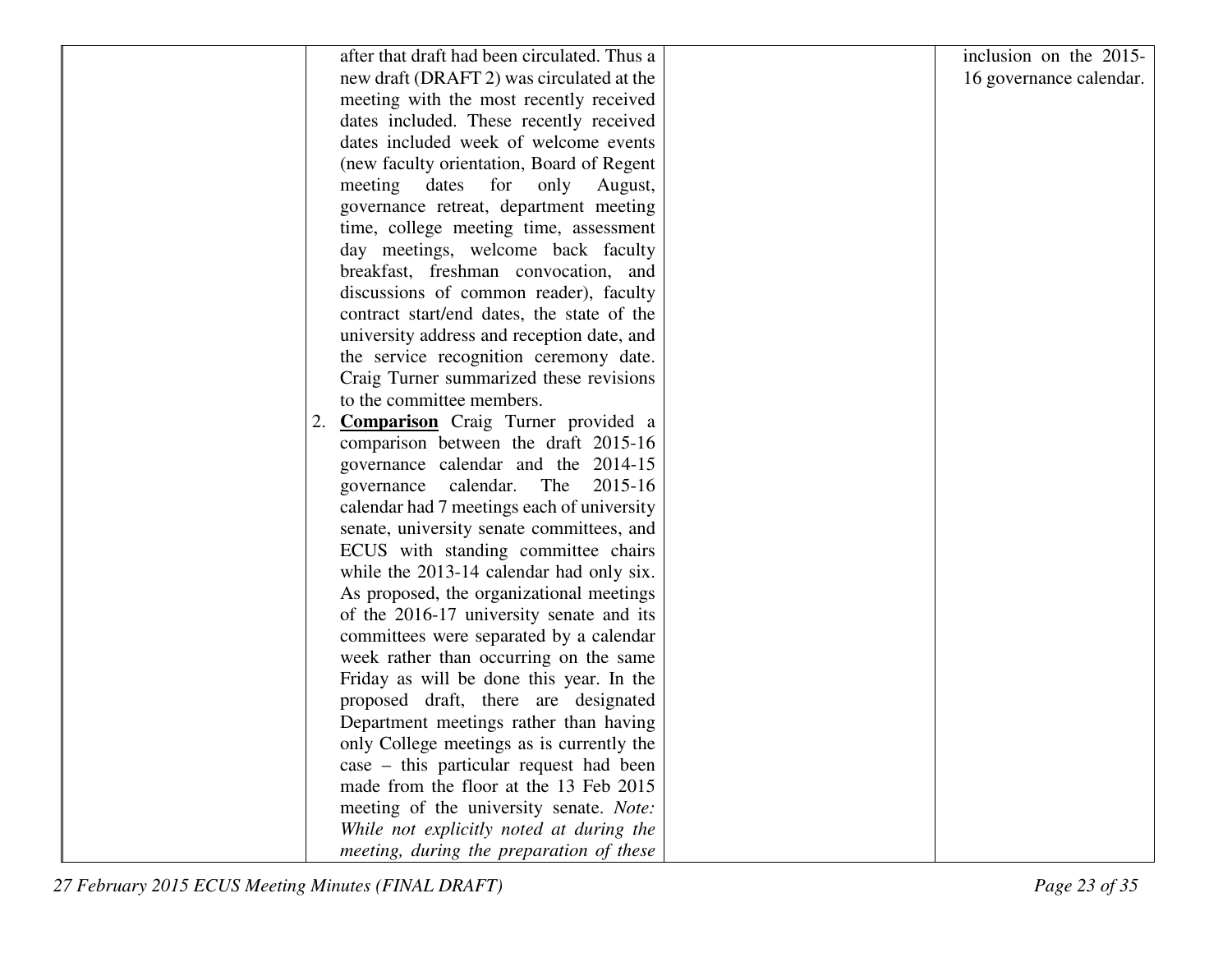|                     | minutes it is also noted that as requested       |                               |
|---------------------|--------------------------------------------------|-------------------------------|
|                     | from the floor of the 13 Feb 2015 meeting        |                               |
|                     | of the university senate, the governance         |                               |
|                     | retreat and common book meetings do not          |                               |
|                     | conflict.                                        |                               |
|                     | 3. Action A recommendation to remove the         |                               |
|                     | August Board of Regents meeting dates            |                               |
|                     | from this calendar was proposed and              |                               |
|                     | agreeable to those present noting that the       |                               |
|                     | Board of Regents meeting dates have not          |                               |
|                     | been included on this calendar historically.     |                               |
|                     | draft<br>2015-2016<br>The<br>Governance          |                               |
|                     | Calendar was then adopted as amended.            |                               |
|                     |                                                  | 22 Aug 2014 Susan Steele      |
| <b>SoCC Bylaws</b>  | 22 Aug 2014 Susan Steele noted that at the 24    | to ensure that this matter    |
|                     | Apr 2014 meeting of the University Senate,       |                               |
| <b>Susan Steele</b> | revisions to the university bylaws pertaining    | be taken up at a future       |
|                     | to the Subcommittee on the Core Curriculum       | meeting of ECUS or            |
|                     | (SoCC) were recommended to President             | ECUS-SCC (as necessary).      |
|                     | Dorman by the University Senate. This            |                               |
|                     | recommendation has not yet received action       | 3 Oct 2014 One of the         |
|                     | (approval, veto) by President Dorman as he       | items in the Presiding        |
|                     | desires additional information on a couple of    | Officer Report was an         |
|                     | the details: in particular the definition of the | update on the SoCC            |
|                     | term teaching representative. As President       | The interested<br>bylaws.     |
|                     | Dorman had extended regrets and was unable       | reader is invited to see that |
|                     | to attend this meeting, consideration of this    | report in the 3 Oct 2014      |
|                     | matter was postponed to a future meeting of      | minutes for the details.      |
|                     | ECUS or ECUS-SCC. Provost Kelli Brown            |                               |
|                     | agreed to consult with President Dorman on       | 23 Jan 2015 Susan Steele      |
|                     | this matter and keep him apprised on the brief   | did ensure that this matter   |
|                     | discussion on this matter at this ECUS           | was taken up at meetings of   |
|                     | <i>meeting.</i>                                  | ECUS or ECUS-SCC.             |
|                     | 14 Nov 2014 Craig Turner indicated that the      |                               |
|                     | Subcommittee on the Core Curriculum              |                               |
|                     | $(SoCC)$ under the leadership of its Chair Julia |                               |
|                     | Metzker had discussed the concerns of            |                               |
|                     | President Dorman to the proposed changes to      |                               |
|                     | the bylaws. The concerns were two in number:     |                               |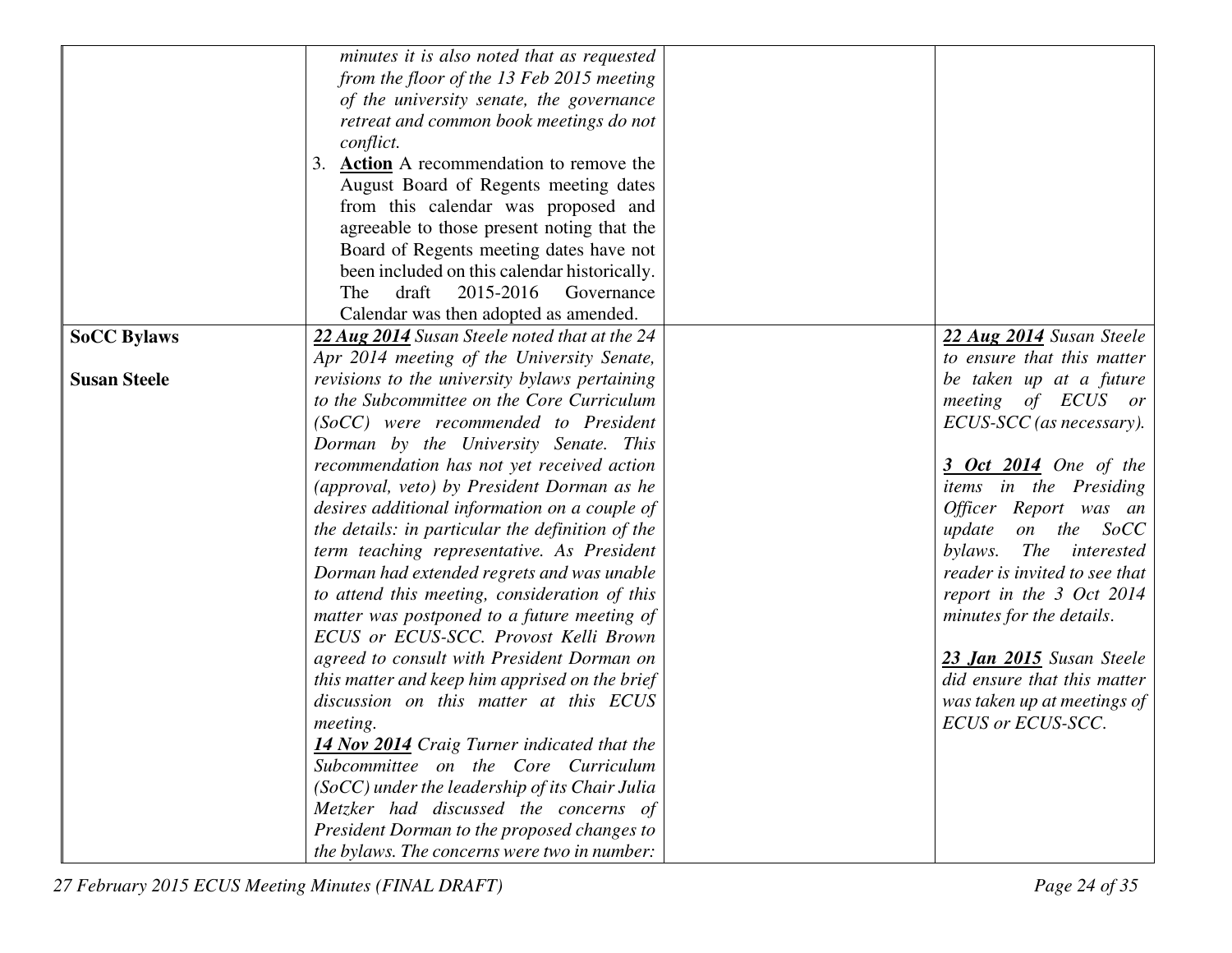|                                   | $(1)$ a definition of teaching representative and  |  |
|-----------------------------------|----------------------------------------------------|--|
|                                   | $(2)$ the eligibility and selection of SoCC Chair. |  |
|                                   | Craig Turner went on to indicate that Julia        |  |
|                                   | Metzker had met with President Dorman and          |  |
|                                   | reached a compromise position on both issues       |  |
|                                   | and that Julia Metzker would be present at the     |  |
|                                   | 14 Nov 2014 3:30pm meeting of the Executive        |  |
|                                   | Committee with Standing Committee Chairs           |  |
|                                   | to share the details.                              |  |
|                                   |                                                    |  |
|                                   | <u>23 Jan 2015</u>                                 |  |
|                                   | This matter was considered at the 5 Dec 2014       |  |
|                                   | meeting of the university senate and will be       |  |
|                                   | further considered (anticipating disposition)      |  |
|                                   | at the 13 Feb 2015 meeting of university           |  |
|                                   | senate                                             |  |
|                                   |                                                    |  |
|                                   | 27 Feb 2015                                        |  |
|                                   | This matter was recommended to President           |  |
|                                   | Dorman as Motion 1415.CAPC.003.B by the            |  |
|                                   | university senate at its 13 Feb 2015 meeting.      |  |
|                                   | This motion provides closure to university         |  |
|                                   | senate deliberation of this issue.<br>The          |  |
|                                   | interested reader is invited to review the         |  |
|                                   | details available in the 13 Feb 2015 university    |  |
|                                   | senate minutes.                                    |  |
| <b>Electronic Presence of the</b> | 3 Oct 2014                                         |  |
| <b>University Senate</b>          | David Smith and Kelly Rickman of Enterprise        |  |
|                                   | Applications are revising the electronic           |  |
| <b>Craig Turner</b>               | presence of the university senate. Craig           |  |
|                                   | Turner is the university senate liaison for this   |  |
|                                   | initiative. David Smith, Kelly Rickman and         |  |
|                                   | Craig Turner met with Dr. Bryan Marshall, a        |  |
|                                   | faculty member in the College of Business          |  |
|                                   | who is the system administrator of the server      |  |
|                                   | that hosts the online senator database. Given      |  |
|                                   | the recent crash of this server which resulted     |  |
|                                   | in two years of lost data (this lost data has      |  |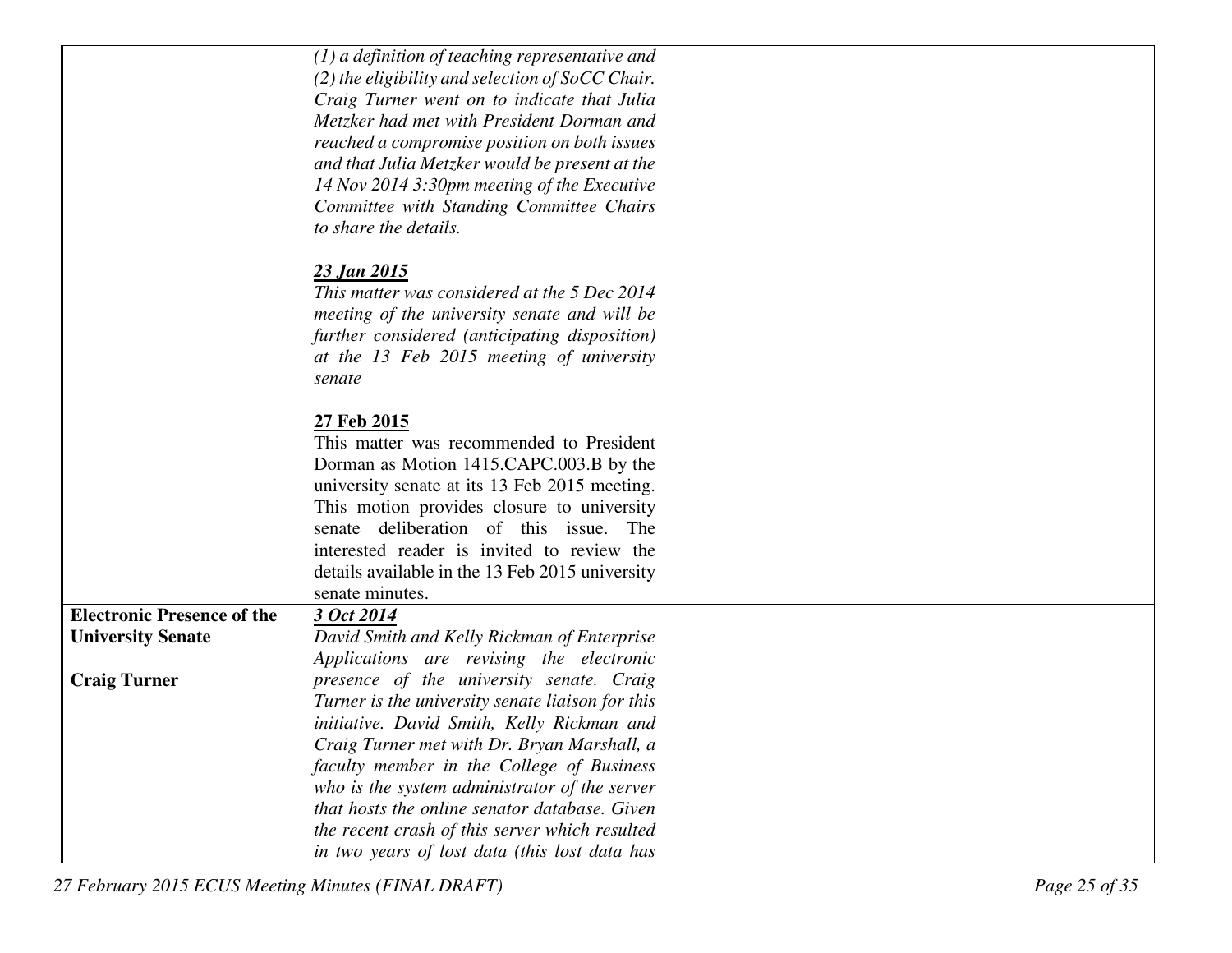| been re-entered), the discussion focused on      |  |
|--------------------------------------------------|--|
| migrating the online senator database to a       |  |
| server maintained by Enterprise Applications.    |  |
| Bryan Marshall was both receptive and            |  |
| supportive of this migration. While there are    |  |
| a number of details that must be attended to     |  |
| prior to the actual migration, this migration is |  |
|                                                  |  |
| <i>in progress.</i>                              |  |
| 14 Nov 2014                                      |  |
| Craig Turner indicated that he had received      |  |
| the following information from David Smith       |  |
| and Kelly Rickman regarding the status of the    |  |
| recasting of the electronic presence of the      |  |
| university senate.                               |  |
| 1. David Smith reported that the                 |  |
| migration of the data from the online            |  |
| senator database has been completed              |  |
| and is now housed on his personal                |  |
| computer as well as backed up in                 |  |
| another location.                                |  |
| 2. Kelly Rickman reported that the               |  |
| development of the front end of the              |  |
|                                                  |  |
| online senator database $-$ to request           |  |
| the various reports and to support               |  |
| access to these data by the user $-$ is          |  |
| progressing and not yet complete.                |  |
| 3. Kelly Rickman reported that the file          |  |
| repository is now complete and                   |  |
| functional.                                      |  |
| 4. David Smith has requested university          |  |
| server space for the recast of the               |  |
| university senate electronic presence.           |  |
| This request is presently under                  |  |
| consideration.                                   |  |
|                                                  |  |
| 23 Jan 2015                                      |  |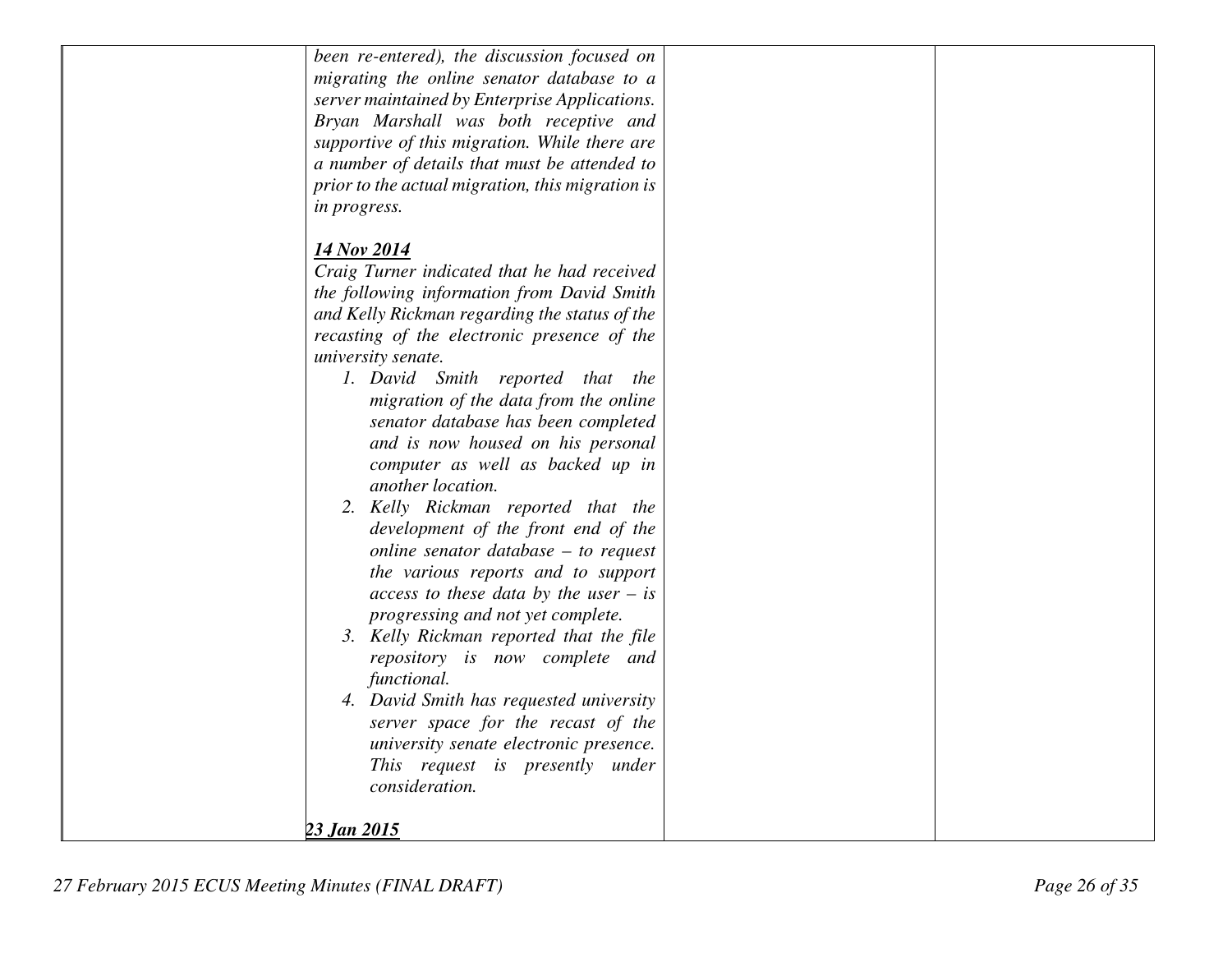| Note: This report was not given orally at the         |  |
|-------------------------------------------------------|--|
| meeting due to time constraints and inserted          |  |
| during the preparation of these minutes.              |  |
| 1. David Smith and Kelly Rickman of                   |  |
| Enterprise Applications<br><i>(under)</i><br>the      |  |
| leadership of James Carlisle) are the staff           |  |
| who are implementing the modifications to             |  |
| the electronic presence of the university             |  |
| senate.                                               |  |
| 2. Progress is being made $-$ though there are        |  |
| other projects requiring attention and                |  |
| taking priority from time to time.                    |  |
| $\beta$ . The latest action of note was the migration |  |
| of the online senator database from a                 |  |
| college of business server to a server                |  |
| maintained by the university information              |  |
| technology staff. This will be a more                 |  |
| convenient place for this information and is          |  |
| a stop-gap measure while the new version              |  |
| of the online senator database is in                  |  |
| preparation. The links to the online senator          |  |
| database have been updated on both the                |  |
| green page (us.gcsu.edu) as well as the               |  |
| senate.gcsu.edu sites and this migration              |  |
| should be seamless to any browser of the              |  |
| university senate web presence.                       |  |
|                                                       |  |
| 27 Feb 2015                                           |  |
| In consultation with David Smith of                   |  |
| Enterprise Applications, the update on the            |  |
| electronic presence of the university senate          |  |
| was Unfortunately, we have not made any               |  |
| progress on the university senate site worth          |  |
| reporting. We have all been pulled into               |  |
| helping the IT departments various initiatives        |  |
| for fall 2015.                                        |  |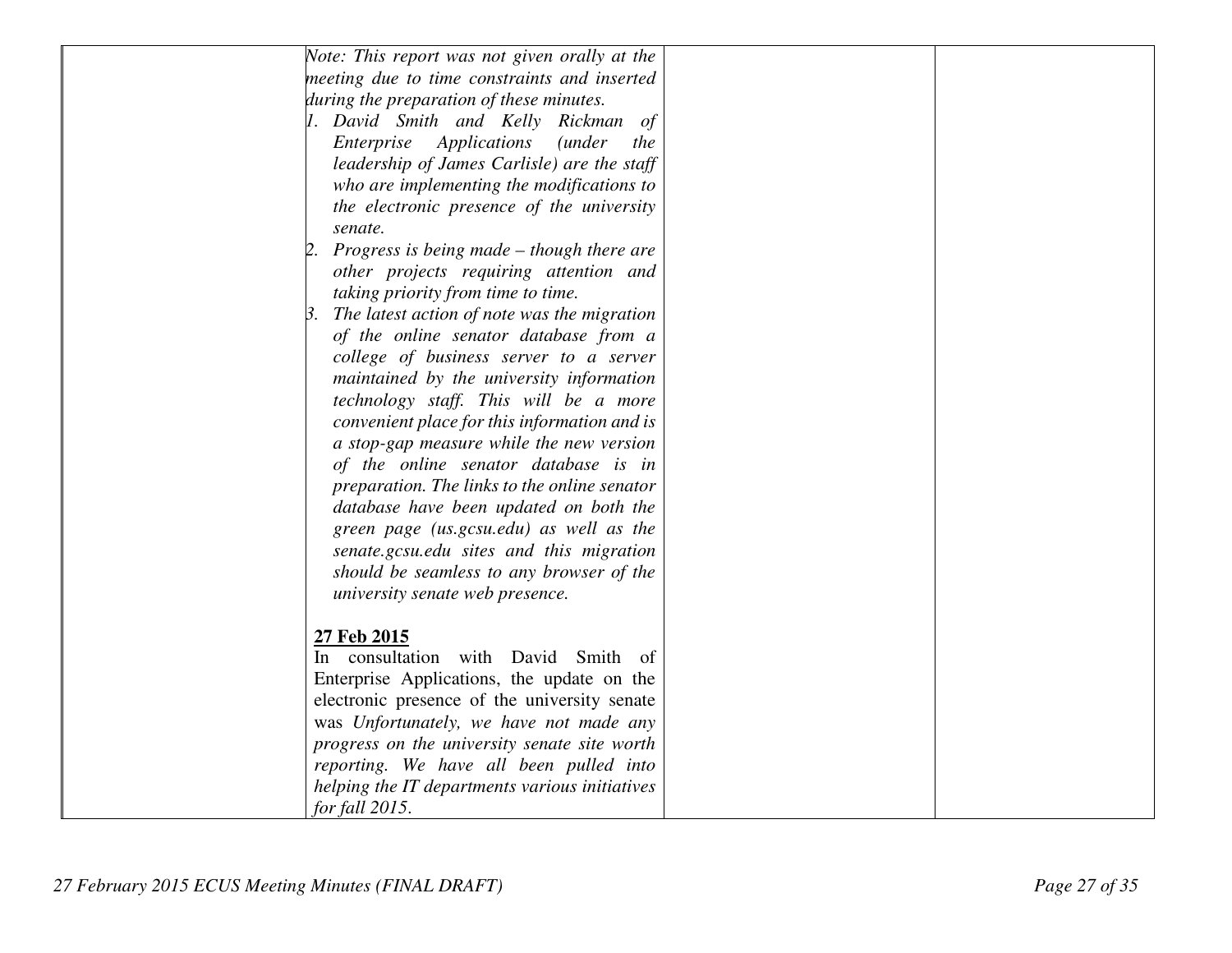| <b>At-Large Elected Faculty</b>    | 3 Oct 2014                                                | 3 Oct 2014                |
|------------------------------------|-----------------------------------------------------------|---------------------------|
| <b>Senator Election</b>            | The implementation of at-large elected faculty            | John Swinton to draft an  |
|                                    | senator elections is an ECUS function. The                | at-large election process |
|                                    | relevant university senate bylaw is provided              | for ECUS review at a      |
|                                    | below.                                                    | future meeting.           |
|                                    |                                                           |                           |
|                                    | John Swinton agreed to serve as point person              | 23 Jan 2015               |
|                                    | for the at-large election to be held during the           | 1. John Swinton did draft |
|                                    | 2014-2015 academic year. In particular, he                | an at-large election      |
|                                    | will draft an at-large election process for               | ECUS<br>process for       |
|                                    | ECUS review at a future meeting.                          | review.                   |
|                                    |                                                           | 2. John Swinton to take   |
|                                    | <b>II. Section 2.A.4.</b> At-Large. The Executive         | point and ensure the at-  |
|                                    | Committee shall determine an election                     | large election process    |
|                                    | procedure and conduct the elections for each              | is implemented.           |
|                                    | of the at-large elected faculty senator                   |                           |
|                                    | positions subject to the eligibility criteria and         | 27 Feb 2015               |
|                                    | term of service specified in II. Section 1.A.2            | 1. John Swinton did take  |
|                                    | and the voting eligibility criteria specified in          | point and is ensuring     |
|                                    | II. Section 2.A.1. The results of such elections          | that<br>the<br>at-large   |
|                                    | shall be announced to the University                      | election process is       |
|                                    | Community no later than March 1.                          | being implemented as      |
|                                    |                                                           | was reported in the       |
|                                    | 23 Jan 2015                                               | Presiding Officer Elect   |
|                                    | The draft of the at-large election process that           | report included in these  |
|                                    | was prepared by John Swinton was reviewed                 | minutes.                  |
|                                    | by those present. In particular, this included            |                           |
|                                    | review of the timeline (including nominations,            |                           |
|                                    | eligibility confirmation, voting, reporting of            |                           |
|                                    | the election results) as well as tiebreaker and           |                           |
|                                    | replacement language. The draft was                       |                           |
|                                    | endorsed (as presented) by all who were                   |                           |
|                                    | present. The process charges the Chair of the             |                           |
|                                    | Subcommittee<br><b>Nominations</b><br>(John)<br><i>on</i> |                           |
|                                    | Swinton) to coordinate the implementation of              |                           |
|                                    | the at-large election process.                            |                           |
| <b>Internal Audit of Policies,</b> | 14 Nov 2014                                               |                           |
| <b>Procedures and Practices</b>    |                                                           |                           |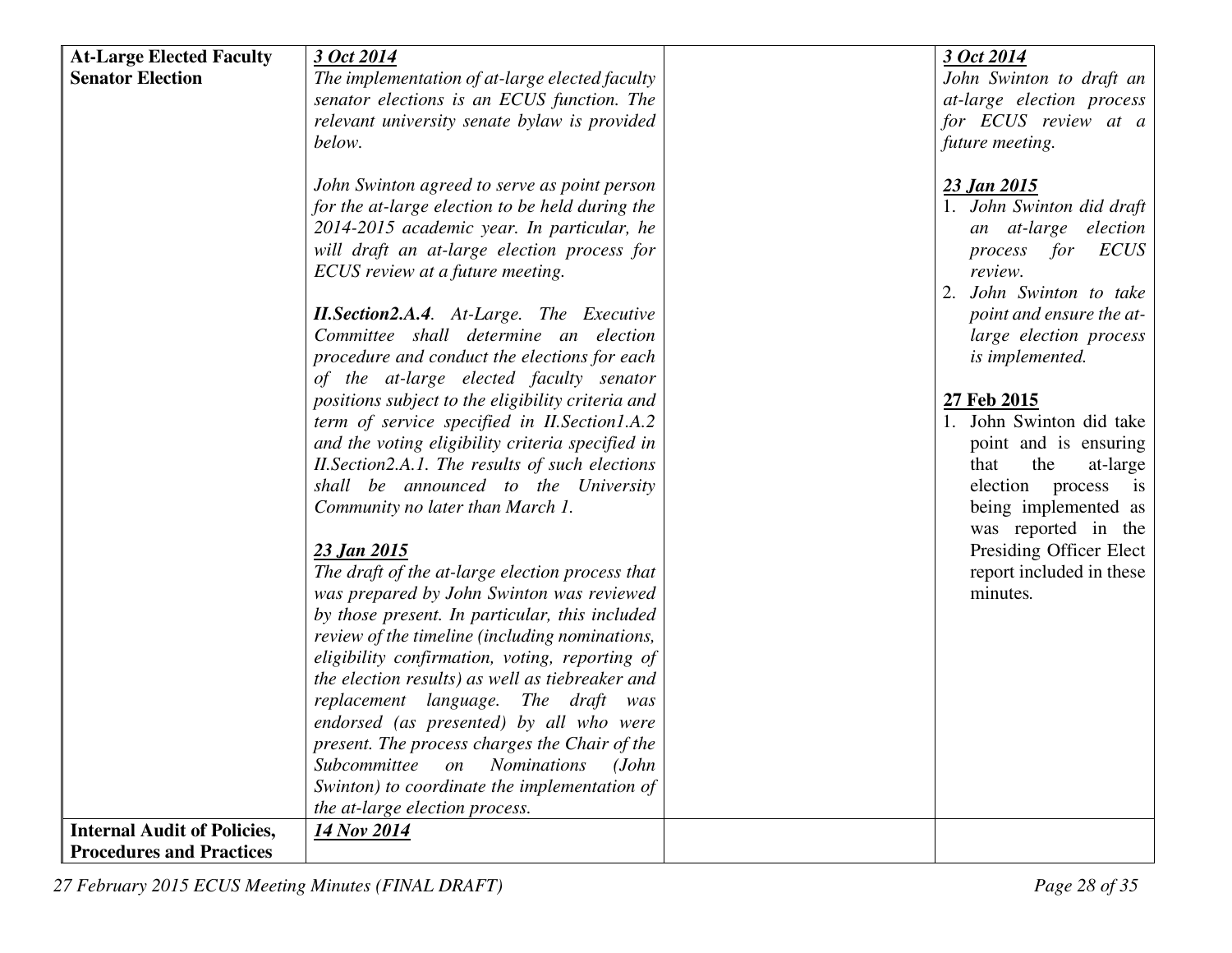| <b>Manual (PPPM) and the</b>    | John R. Swinton and Craig Turner reported      |  |
|---------------------------------|------------------------------------------------|--|
| <b>University Senate Online</b> | on the ongoing internal audit of the PPPM      |  |
| <b>Motion Database</b>          | and the University Senate Online Motion        |  |
|                                 | Database by Julia Hann. In short, the report   |  |
|                                 |                                                |  |
| <b>Susan Steele</b>             | was that such an internal audit had been made  |  |
| <b>John R. Swinton</b>          | and a meeting of Julia Hann, Provost Kelli     |  |
| <b>Craig Turner</b>             | Brown, Associate Provost Tom Ormond,           |  |
|                                 | Matthew Buchanan, Susan Steele, John R.        |  |
|                                 | Swinton, and Craig Turner had been             |  |
|                                 | scheduled for Wed 10 Dec 2014 at 3:00PM.       |  |
|                                 | At the meeting, more details will be shared    |  |
|                                 | and these details will subsequently be shared  |  |
|                                 | at a future meeting of Executive Committee.    |  |
|                                 | The preliminary information that had been      |  |
|                                 | provided by Julia Hann via email was           |  |
|                                 | distributed to Benjamin Davis and Lyndall      |  |
|                                 | Muschell to keep them in the information loop. |  |
|                                 |                                                |  |
|                                 | 27 Feb 2015                                    |  |
|                                 | As a follow-up to the 10 Dec 2014 meeting      |  |
|                                 | mentioned above in the deliberation of this    |  |
|                                 | item, Julia Hann prepared a final draft report |  |
|                                 | and invited feedback (corrections, editions)   |  |
|                                 | and endorsement of the report (possibly as     |  |
|                                 | amended) from the executive committee.         |  |
|                                 | Susan Steele had circulated this draft report  |  |
|                                 | with the agenda. The following conversation    |  |
|                                 | points were raised during the committee        |  |
|                                 | review of this draft.                          |  |
|                                 | What are the senate manuals being              |  |
|                                 | referenced in the draft? Might those by        |  |
|                                 | the university senate bylaws or the            |  |
|                                 | checklists (motion flow or proposal            |  |
|                                 | submission)?                                   |  |
|                                 | Follow through for implementation              |  |
|                                 | with Enterprise Applications and the           |  |
|                                 | DoIT (Department of Instructional              |  |
|                                 | Technology) as the development of              |  |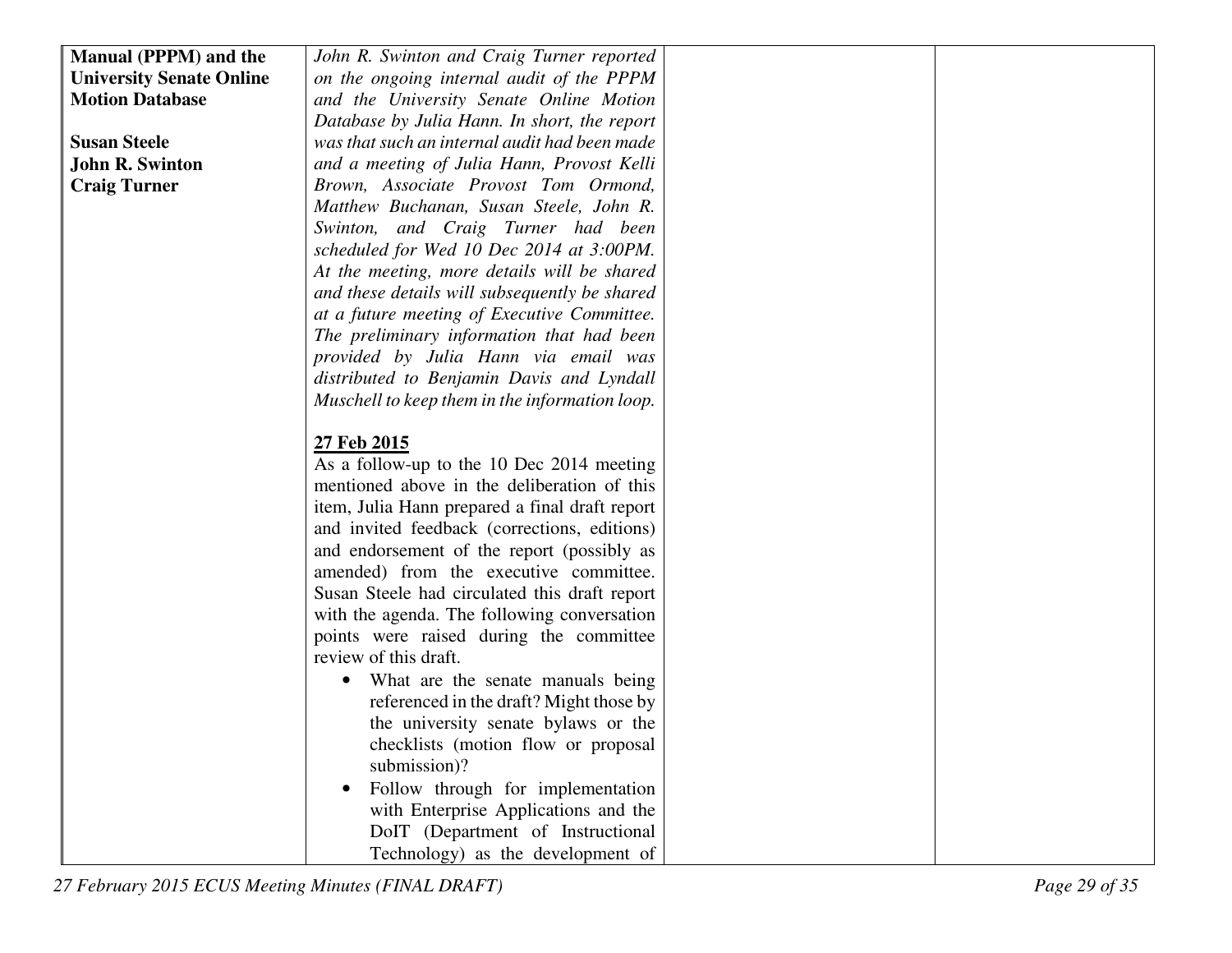| university senate<br>electronic<br>the             |  |
|----------------------------------------------------|--|
| presence (including a new version of               |  |
| the online motion database) is                     |  |
| implemented will be a critical                     |  |
| component of activity to support this              |  |
| initiative.                                        |  |
| How does one find the official policy<br>$\bullet$ |  |
| on $X$ (any topic)?                                |  |
| The PPPM (Policies, Procedures and                 |  |
| Practices Manual) is partitioned into              |  |
| three areas of content (academic                   |  |
| affairs, business operations, human                |  |
| resources) Key questions include                   |  |
| o How do policies that are both                    |  |
| recommended by university                          |  |
| senate and approved by the                         |  |
| university president get into                      |  |
| the PPPM?                                          |  |
| Shouldn't the implementer be<br>$\circ$            |  |
| selected as a position and not                     |  |
| as the person holding a                            |  |
| position? (e.g. Assign as                          |  |
| Chief<br>implementer<br>the                        |  |
| Academic Officer rather than                       |  |
| the person holding<br>that                         |  |
| That<br>position.<br>way<br>the                    |  |
| individual holding the position                    |  |
| will be able to access all                         |  |
| motions for which the position                     |  |
| is assigned as implementer.)                       |  |
| What does implementation<br>$\circ$                |  |
| mean? Shouldn't there be                           |  |
| guidance offered from the                          |  |
| university president on what                       |  |
| actions<br>comprise<br>the                         |  |
| implementation of a motion?                        |  |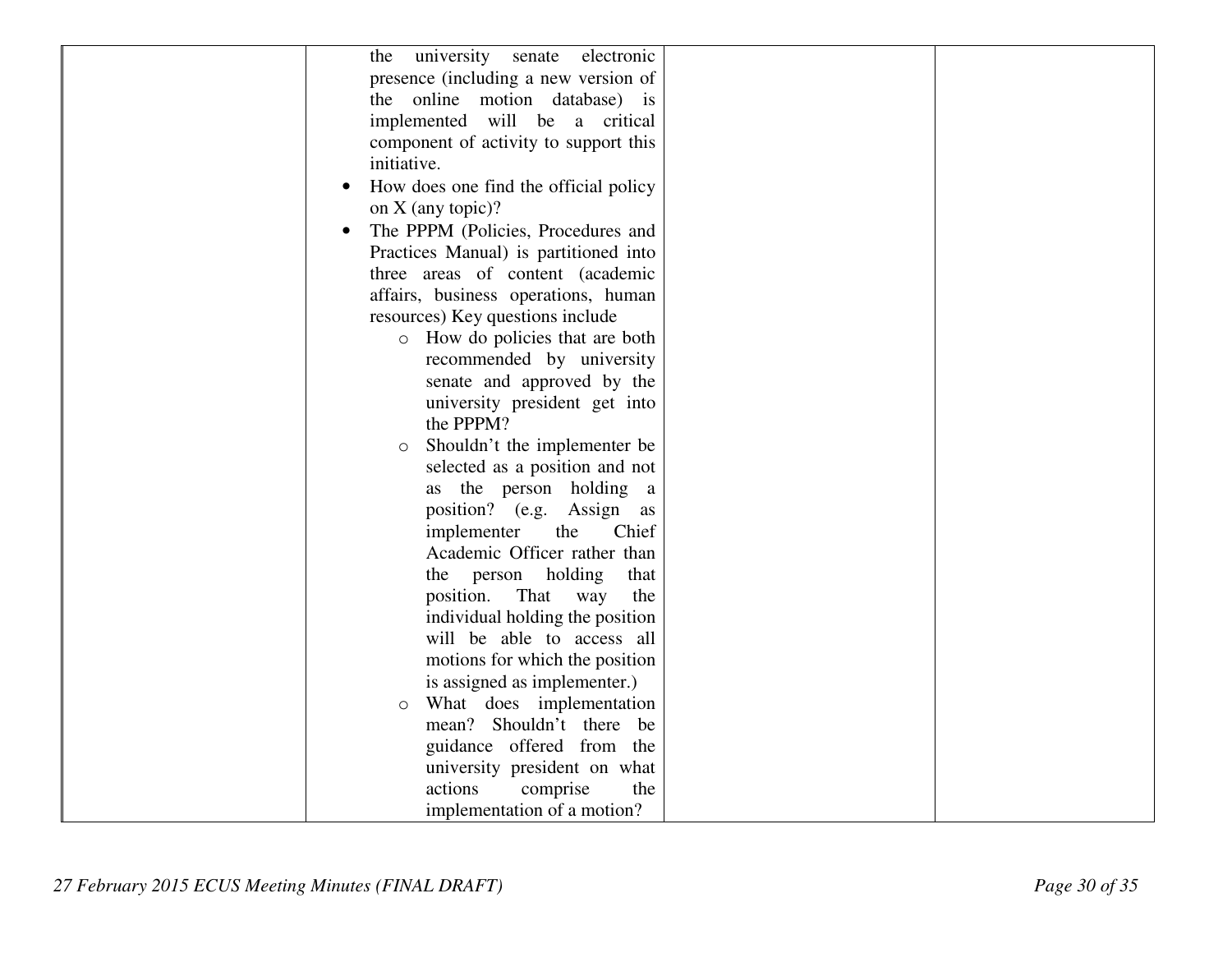|                                  | Following this discussion, the draft report         |                                   |
|----------------------------------|-----------------------------------------------------|-----------------------------------|
|                                  | from Julia Hann was endorsed (with no               |                                   |
|                                  | revisions) by those who were present.               |                                   |
| (S)election/Appointee of         | 23 Jan 2015                                         | 23 Jan 2015                       |
| <b>University Senators</b>       | It was noted that the executive committee has       | 1. John Swinton to remind         |
| Oversight                        | the responsibility of oversight of the selection    | deans of elected faculty          |
|                                  | and election of university senators for the         | senator results due.              |
| <b>John R. Swinton</b>           | 2015-16 university senate. This includes the        | John Swinton to work<br>2.        |
|                                  | elected faculty senator elections of academic       | with<br>staff<br>council          |
|                                  | units (results due by $1$ Feb 2015), the selection  | leadership to ensure the          |
|                                  | of staff senators (due by 1 Mar 2015), the          | naming of selected staff          |
|                                  | selection of student senators (due by 31 Mar        | senators for the 2015-16          |
|                                  | 2015), and presidential appointees (due by 7        | university senate.                |
|                                  | Apr 2015). Lyndall Muschell asked John              | John Swinton to work<br>$\beta$ . |
|                                  | Swinton to contact the new dean of the college      | with the leaders of the           |
|                                  | of education, who just started 1 Jan 2015, to       | student<br>government             |
|                                  | bring him up to speed on the elected faculty        | association to ensure             |
|                                  | senator elections expectations. John Swinton        | the naming of selected            |
|                                  | agreed to follow-up with deans and remind           | student senators for the          |
|                                  | each that the elected faculty senator election      | $2015 - 16$<br>university         |
|                                  | results are due no later than 1 Feb 2015. John      | senate.                           |
|                                  | Swinton also agreed to follow up with staff         |                                   |
|                                  | council and student government association.         | 27 Feb 2015<br>Swinton<br>1. John |
|                                  |                                                     | did<br>remind deans of elected    |
|                                  |                                                     | faculty senator results           |
|                                  |                                                     | due.                              |
|                                  |                                                     |                                   |
|                                  |                                                     |                                   |
| <b>University Senate Retreat</b> | 23 Jan 2015                                         | 23 Jan 2015                       |
|                                  | 1. <b>Chair</b> Susan Steele noted that it was time | 1. John Swinton to chair          |
| <b>Susan Steele</b>              | to begin work on planning the 2015                  | the planning committee            |
|                                  | governance retreat. It was noted that the           | of the 2015 governance            |
|                                  | three<br>previous<br>governance<br>retreat          | retreat.                          |
|                                  | committees were chaired by the presiding            | 2. Craig Turner to pencil         |
|                                  | officer elect. In light of this information,        | in (on the governance             |
|                                  | John Swinton agreed to chair the 2015               | calendar for $2015-16$ )          |
|                                  | governance retreat planning committee.              | the governance retreat            |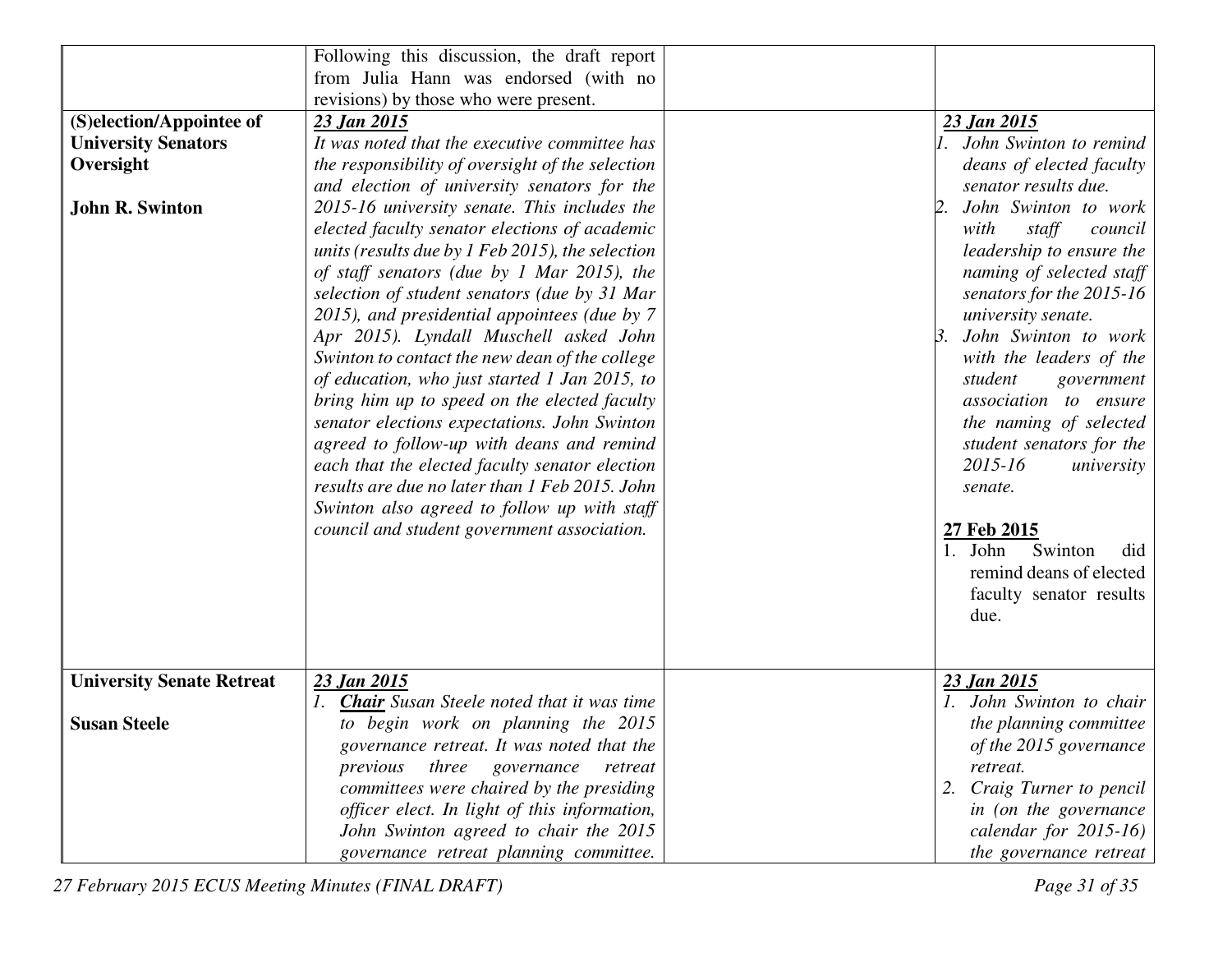| Both Susan Steele and Lyndall Muschell                | on the Tuesday prior to    |
|-------------------------------------------------------|----------------------------|
| agreed to share their notes as previous               | the first day of fall 2015 |
| planners.                                             | classes.                   |
| 2.<br><b>Invitees</b> There was agreement to continue |                            |
| the practice of inviting all members of the           | <u>27 Feb 2015</u>         |
| 2015-16 university senate and/or its                  | 1. Craig Turner did pencil |
| committees to attend the retreat.                     | in (on the governance      |
| <b>Cancel or Continue</b> While the attendance<br>3.  | calendar for $2015-16$ )   |
| for 2014 was low and a suggestion to                  | the governance retreat     |
| consider discontinuing the governance                 | on the Tuesday prior to    |
| retreat was briefly entertained, it was               | the first day of fall 2015 |
| ultimately recommended by all present to              | classes.                   |
| continue to have a governance retreat.                | John Swinton chairs<br>2.  |
| Among the reasons for doing so were: it is            | this committee and did     |
| a valuable tone-setting event that is a good          | provide an update as       |
| fresh start to the university senate year             | found in the Presiding     |
| and encourages participants to commit to              | Officer Elect Report in    |
| service on the university senate and/or its           | these minutes.             |
| committees.                                           |                            |
| <b>Scheduling</b> In recent years, the retreat has    |                            |
| been scheduled during the week prior to               |                            |
| the first day of fall classes and scheduled           |                            |
| to not coincide with the university                   |                            |
| assessment day. The suggestion was to                 |                            |
| consider the Tuesday prior to the first day           |                            |
| of fall 2015 classes. Craig Turner was                |                            |
| asked to pencil the retreat in on this date           |                            |
| on the 2015-16 governance calendar.                   |                            |
| <b>Venue</b> In recent years the venue for the<br>5.  |                            |
| retreat has been Rock Eagle. A thorough               |                            |
| search was made for venues a couple                   |                            |
| years back and while other sites that could           |                            |
| accommodate a group of our size were                  |                            |
| identified, none were as affordable as                |                            |
| Rock Eagle. The West Complex, while                   |                            |
| viable, is perceived to have the drawback             |                            |
| of people popping in and out throughout               |                            |
| the day due its proximity to the main                 |                            |
|                                                       |                            |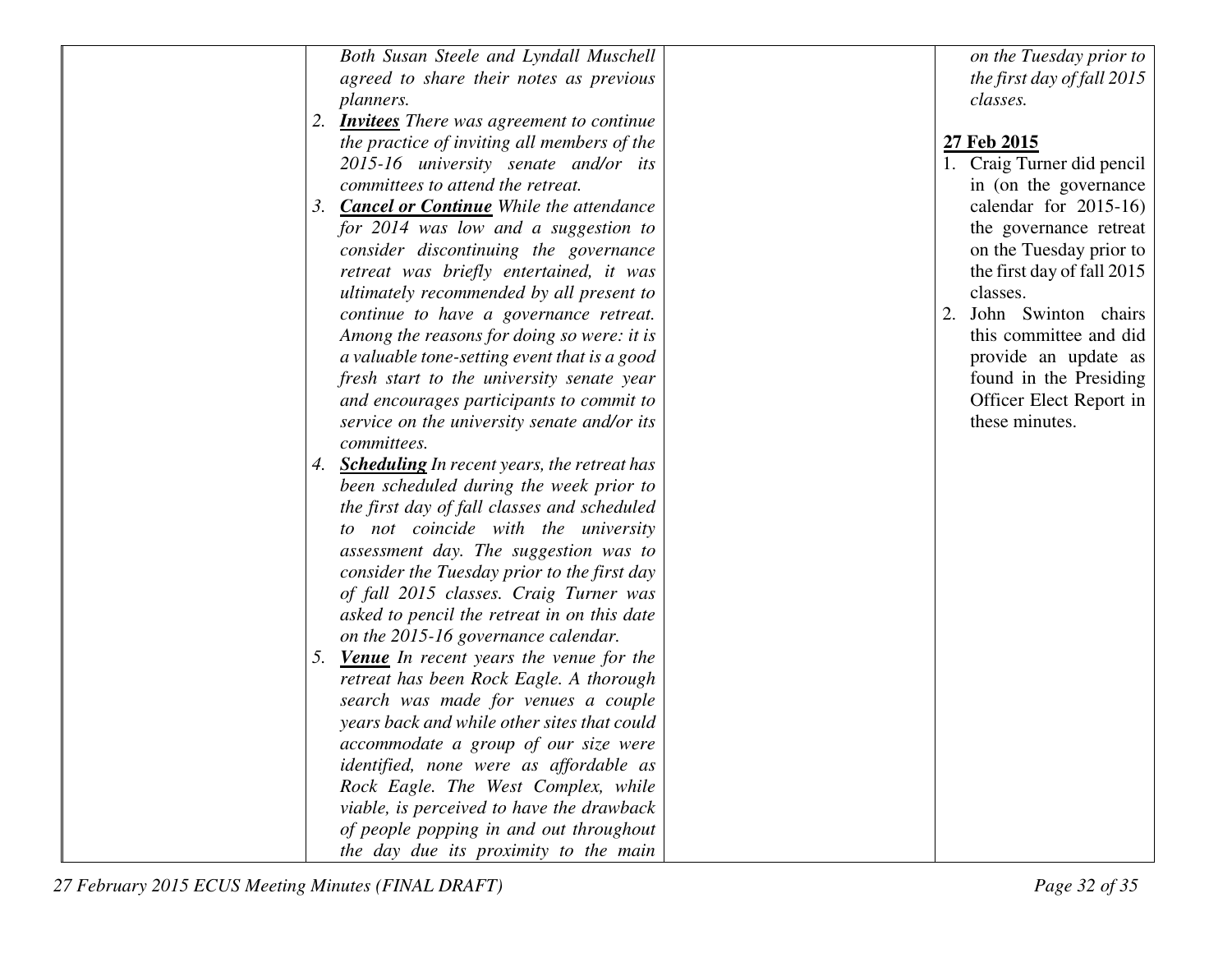|                                   | campus. While the venue for the 2015             |                            |
|-----------------------------------|--------------------------------------------------|----------------------------|
|                                   | retreat is decidedly not yet selected, Rock      |                            |
|                                   | Eagle is a frontrunner for the site at this      |                            |
|                                   | time.                                            |                            |
| <b>Editorial Revisions to the</b> | 23 Jan 2015                                      | 23 Jan 2015                |
| <b>University Senate Bylaws</b>   | Earlier in the academic year, John Swinton       | 1. Susan Steele to ensure  |
|                                   | noted an errant reference to the Subcommittee    | the editorial revisions of |
| <b>Craig Turner</b>               | of Nominations (its current name) as the         | the university senate      |
|                                   | Committee on Nominations (its original           | bylaws adopted by the      |
|                                   | name) in the university senate bylaws and        | executive<br>committee     |
|                                   | brought this observation to the attention of     | (ECUS) are reported to     |
|                                   | Craig Turner. This ultimately triggered Craig    | the university senate at   |
|                                   | Turner to review the bylaws more                 | its 13 Feb 2015 meeting.   |
|                                   | comprehensively for other matters in need of     |                            |
|                                   | editorial revision. Craig Turner circulated a    | 27 Feb 2015                |
|                                   | summary of this review to the other members      | Susan Steele did ensure    |
|                                   | of Executive Committee prior to this meeting.    | the editorial revisions of |
|                                   | As the summary list was reviewed during the      | the university senate      |
|                                   | meeting, there was unanimous agreement that      | bylaws adopted by the      |
|                                   | all the recommended revisions were editorial     | executive<br>committee     |
|                                   | in nature. Further, those present were           | (ECUS) were reported       |
|                                   | supportive of the adoption of all of the         | to the university senate   |
|                                   | proposed editorial revisions. This is an         | at its 13 Feb 2015         |
|                                   | authority (to adopt proposed editorial           | meeting.                   |
|                                   | revisions to the university senate bylaws) the   |                            |
|                                   | executive committee is given in the university   |                            |
|                                   | senate bylaws. To comply with the university     |                            |
|                                   | senate bylaws revisions process (for editorial   |                            |
|                                   | revisions), the next and final step is to report |                            |
|                                   | the editorial revisions to the university        |                            |
|                                   | senators at a university senate meeting. This    |                            |
|                                   | will be done at the next meeting of university   |                            |
|                                   | senate scheduled for 13 Feb 2015. A summary      |                            |
|                                   | list of the editorial revisions is attached as a |                            |
|                                   | supporting document to these minutes.            |                            |
| <b>VII. New Business</b>          |                                                  |                            |
| Actions/Recommendations           |                                                  |                            |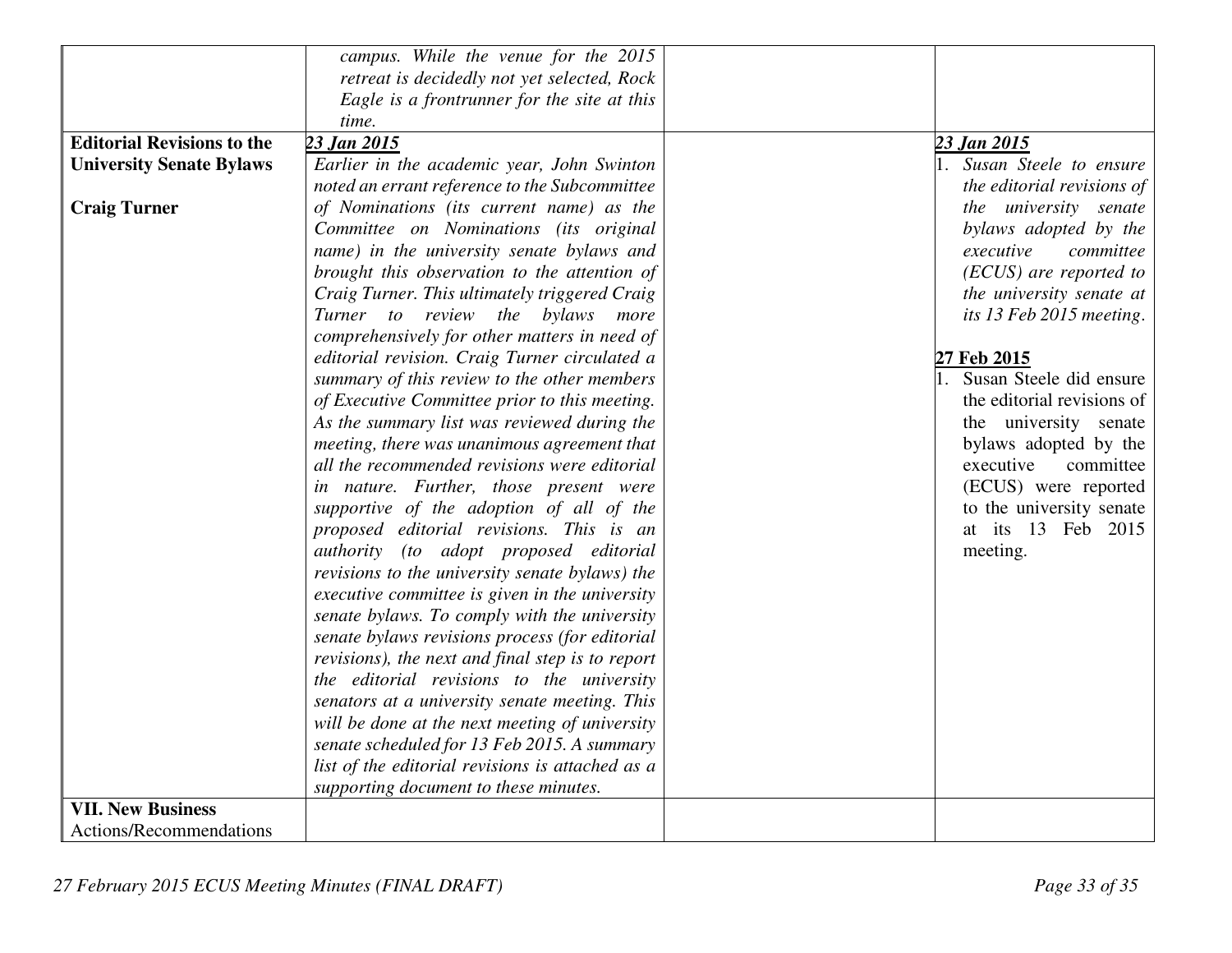| <b>USG Background</b>           | Susan Steele had been requested to ensure that  |                                   |                              |
|---------------------------------|-------------------------------------------------|-----------------------------------|------------------------------|
| <b>Investigations Revisions</b> | the USG Background Investigation Policy –       |                                   |                              |
| (Steer)                         | recently amended – receives the appropriate     |                                   |                              |
|                                 | attention of the university senate. This matter |                                   |                              |
| <b>Susan Steele</b>             | was steered for review and recommendations      |                                   |                              |
|                                 | to the Resources, Planning and Institutional    |                                   |                              |
|                                 | Policy Committee (RPIPC) by all members         |                                   |                              |
|                                 | present at this meeting.                        |                                   |                              |
| <b>VIII. Next Meeting</b>       |                                                 |                                   |                              |
| (Tentative Agenda, Calendar)    |                                                 |                                   |                              |
| 1. Calendar                     | 27 Mar 2015 @ 3:30pm Univ. Senate A&S 2-72      |                                   |                              |
|                                 | 3 Apr 2015 @ 2:00pm Univ. Senate committees     |                                   |                              |
|                                 | 3 Apr 2015 @ 3:30pm ECUS/SCC Parks 301          |                                   |                              |
| 2. Tentative Agenda             | Some of the deliberation today may have         |                                   | Susan Steele will ensure     |
|                                 | generated tentative agenda items for future     |                                   | that such items (if any) are |
|                                 | ECUS and ECUS-SCC meetings.                     |                                   | added to agendas of the      |
|                                 |                                                 |                                   | appropriate ECUS and/or      |
|                                 |                                                 |                                   | ECUS-SCC meetings.           |
| IX. Adjournment                 | As there was no further business to consider,   | The motion to adjourn was         |                              |
|                                 | a <b>MOTION</b> to adjourn the meeting was made | the<br>approved<br>and<br>meeting |                              |
|                                 | and seconded. Note that a motion to extend the  | adjourned at 3:32 pm.             |                              |
|                                 | duration of this meeting long enough to         |                                   |                              |
|                                 | complete deliberation on some agenda items      |                                   |                              |
|                                 |                                                 |                                   |                              |
|                                 | was made, seconded and adopted at 3:10 pm.      |                                   |                              |

First; To Committee Membership for Review Second: Posted to the Minutes Website

**Distribution:** 

**Approved by:**<br> **Committee Chairperson (Including this Approval by chair at committee discretion)**